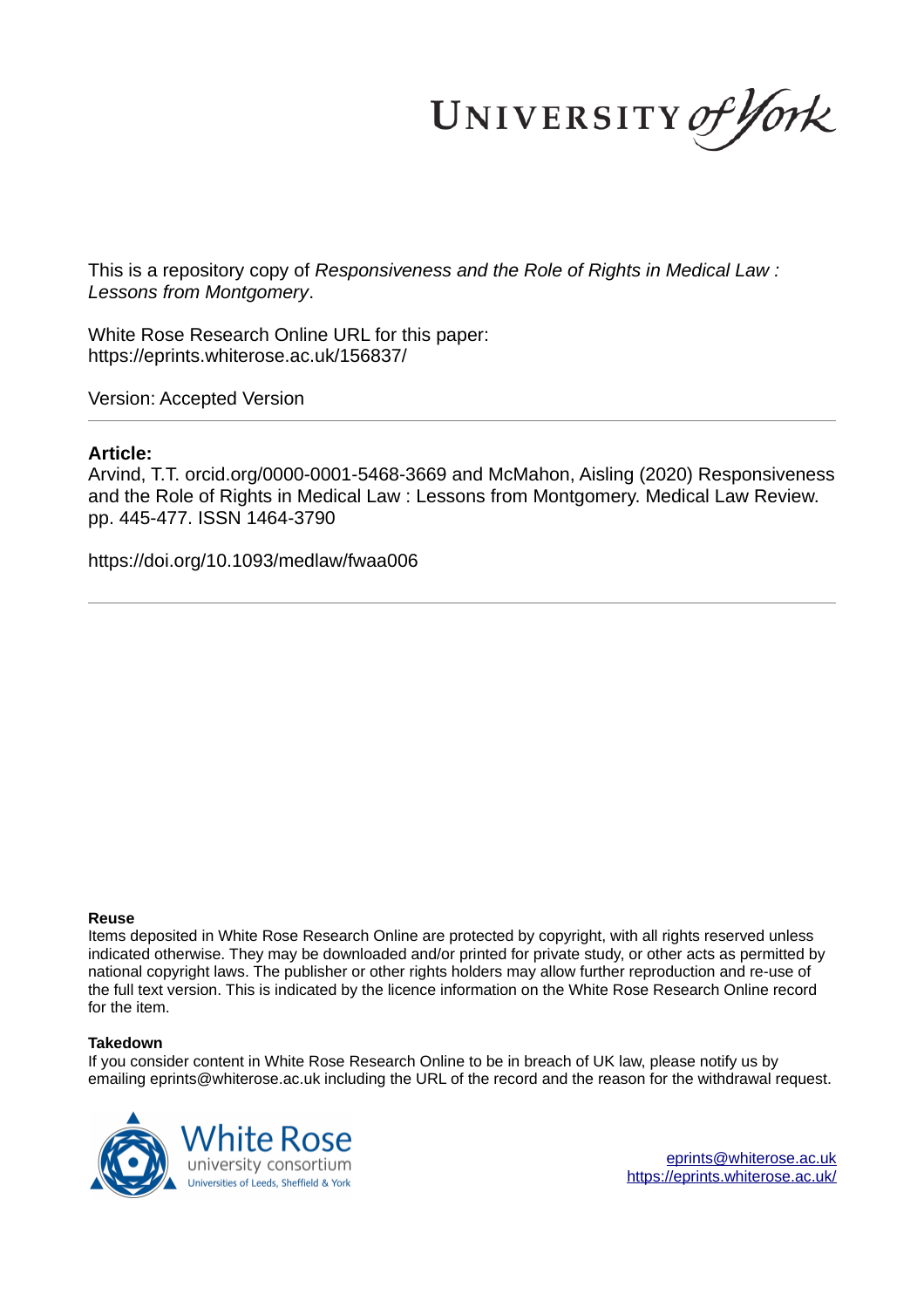#### **Responsiveness and the Role of Rights in Medical Law: Lessons from Montgomery‡**

TT Arvind\* and Aisling McMahon†

#### **Abstract:**

 $\overline{a}$ 

Over time, medical law has moved away from paternalism in favour of an approach grounded in patients' rights. Using Montgomery v Lanarkshire Health Board (2015) as a case-study, we offer a deeper analysis of this emerging approach. We argue that patients' rights should be evaluated in terms of their contribution to making medical law more socially responsive, by developing it to give effect to social needs and aspirations pertaining to healthcare. Although rights can play an important role in achieving social responsiveness, they also carry the risk of entrenching approaches unrepresentative of patients' actual needs and empirical realities. This is evident in Montgomery, where the law, despite being derived from GMC guidance, has effects which differ significantly from the GMC's goals. Drawing on socio-legal literature, we outline a new approach for guiding the use of rights in medical law focused on the functional consequences of rights in facilitating patients' aspirations, and the capacity of rights to respond to social and institutional contexts in which medical interactions occurs. We conclude by showing how this approach, applied to informed consent, would produce a different and arguably superior duty, providing a sounder basis for responding to patient needs.

**Keywords:** Autonomy; Informed Consent; Montgomery; Risk Disclosure; Rights.

#### **INTRODUCTION**

For much of the twentieth century, patients played a relatively marginal role in medical law's standard-setting processes. The focus was on doctors:<sup>1</sup> the manner in which they defined patients' needs, the therapeutic approaches their professional practices saw as having value, and the standards of conduct generally accepted in their professional norms. This has now changed. Over the past two decades, the courts have brought the patient back into medical law. Patients and patients' rights—including Convention rights as well as common law duties have come to play a central role in the way medical law thinks about its task; and courts routinely have regard not just to professional norms and standards, but also to patients' rights and the core needs and entitlements those rights protect, in developing medical law.<sup>2</sup>

<sup>‡</sup> All websites cited in this article were last accessed on 11 October 2019. Previous versions of this paper were presented to the Annual Conference of the Society of Legal Scholars, Dublin, September 2017, and at a CELLS seminar in Durham in January 2018. We are grateful to participants in both events, as well as to Deryck Beyleveld, Isra Black, Bríd Ní Ghráinne, Ailbhe O'Loughlin, Shaun Pattinson, Jenny Steele, Lindsay Stirton, and the anonymous referees for their comments. For any errors that remain, each author blames the other. \* York Law School, University of York, UK

<sup>†</sup> Maynooth Law School, Maynooth University, Ireland

<sup>&</sup>lt;sup>1</sup> The issues we discuss apply not just to 'doctors' in the strict sense, but to all healthcare professionals involved in making treatment decisions—including, in some cases, nurses, occupational health therapists, and other medical professionals . We use the term 'doctors' for convenience.

<sup>&</sup>lt;sup>2</sup> Patients' rights, as used in the literature, refers both to common law rights, statutory rights (such as those contained in the Patient Rights (Scotland) Act 2011), rights derived from human rights law (which, in the UK context, usually refers to the rights contained in the ECHR), and rights contained in internal documents such as the NHS Constitution for England (available at https://www.gov.uk/government/publications/the-nhsconstitution-for-england/the-nhs-constitution-for-england) or the Charter of Patient Rights and Responsibilities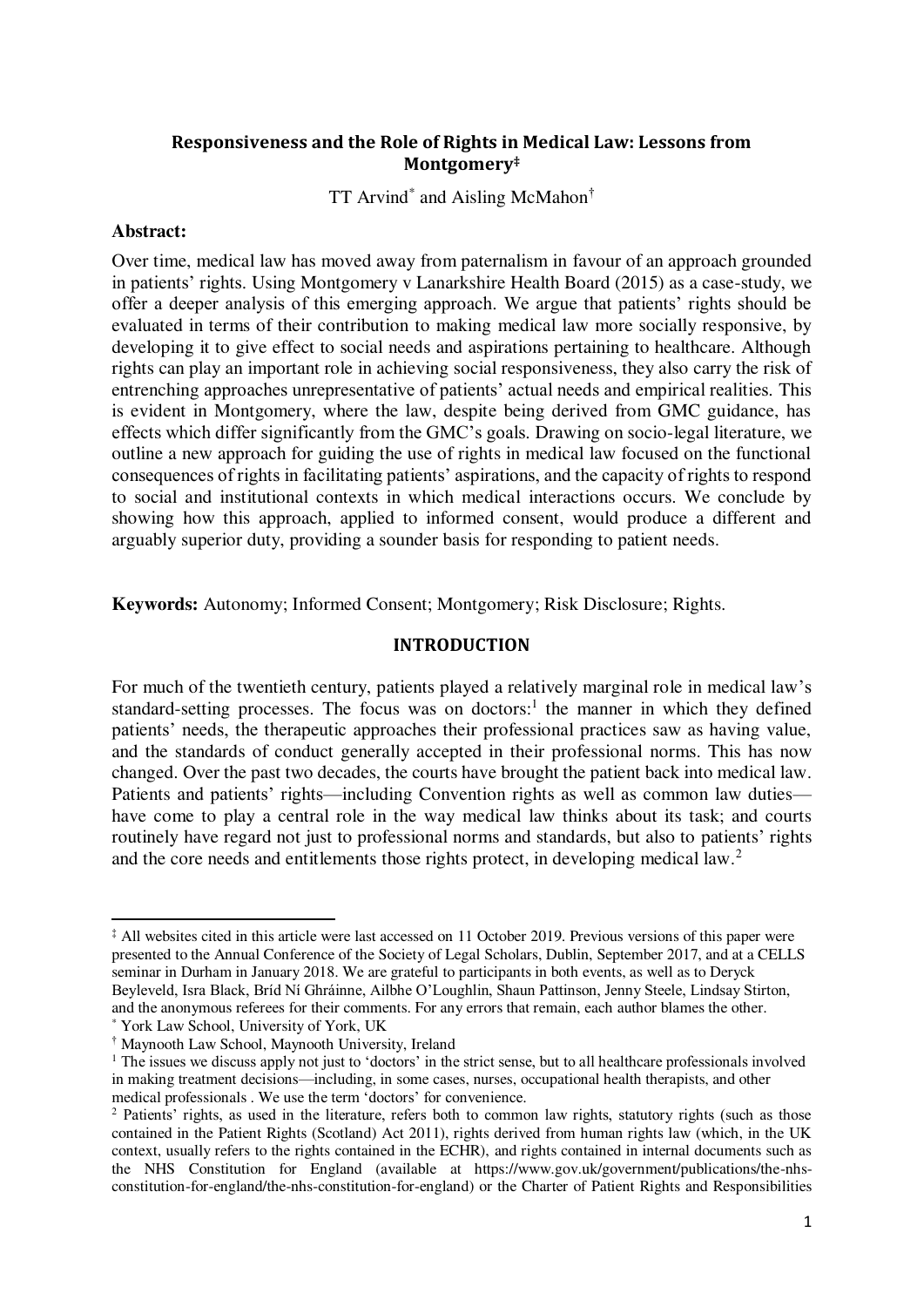In theory, this should have strong resonances with the traditional underpinnings of medical law and ethics. Medical lawyers have long argued for a move away from deference, $3$  and for centring medical law on the patient's need for healthcare. Despite this, however, there has been disquiet about whether medical law's new emphasis on rights is entirely a good thing, or whether it may be in danger of going too far. Jonathan Montgomery, for example, has argued that the new approach might 'demoralise' medical practice, reducing practitioners' scope for moral reflection and action,<sup>4</sup> and even herald a move away from the very concept of a 'patient' as traditionally understood.<sup>5</sup> Coggon and Miola have suggested that the conception of autonomy underlying these changes may prove to be excessively libertarian, and lead to a nearabandonment of patients by the law.<sup>6</sup> Brazier has asked whether the newfound emphasis on patients' rights needs to be balanced by asking if they also have responsibilities.<sup>7</sup>

<span id="page-2-1"></span><span id="page-2-0"></span>Our argument in this article is that the unease with rights reflected in this body of critical work reflects the challenges of using rights as a tool to make medical law more 'socially responsive' – that is to say, capable of responding to, and keeping in step with, social needs and priorities. A socially responsive medical law would see itself as a 'facilitator of response to social needs and aspirations'<sup>8</sup> pertaining to healthcare, and a participant in the task of making the health system better able to 'anticipate and adapt to existing and future health needs, thus contributing to better health outcomes.<sup>'9</sup> It would, accordingly, seek to develop in a manner that recognises and gives effect to those needs and aspirations, rather than simply with reference to precedent and established legal patterns of thought, and its development would have as much regard to social and institutional needs, constraints, and contexts as it would to purely normative frameworks.<sup>10</sup> In an area as institutionally complex as healthcare, this requires the law to be grounded in a nuanced understanding of the social and institutional contexts in which doctorpatient interaction takes place, and the impact those contexts have on both doctors and patients. This understanding, we suggest, is frequently absent in theories of patients' rights which, in consequence, are prone to relying on models of behaviour and motivations that are at variance with the empirical reality of doctor-patient interaction. Remedying this requires a shift in the way we think about rights and their relevance to medical law, requiring us in particular to contextualise those rights to a greater extent than is currently the norm, and to pay closer attention to their *functional* (and not merely ethical) implications.

'Autonomy, Consent and Persuasion' (2006) 13 EJHL 321.

NHS Scotland (2019) (available at https://www.gov.scot/publications/charter-patient-rights-responsibilities-2/). The rights that are potentially relevant to the specific context we discuss—namely, medical treatment decisions include the right to patient participation, the right to information on treatment and risks, the right to be treated with dignity and respect, the right to bodily integrity, and so on. A fuller discussion of this topic is, however, beyond the scope of this article.

<sup>3</sup> M Braizer and J Miola, 'Bye Bye Bolam: A Medical Litigation Revolution?' (2000) 8 Medical Law Review 85-114, 112, 114.

<sup>4</sup> J Montgomery, 'Law and the demoralisation of medicine' (2006) 26 LS 185.

<sup>&</sup>lt;sup>5</sup> J Montgomery, 'Patient No Longer? What Next in Healthcare Law?' (2017) 70 CLP 73.

<sup>&</sup>lt;sup>6</sup> J Coggon and J Miola, 'Autonomy, Liberty, and Medical Decision-Making' (2011) 70 CLJ 523; A Maclean,

<sup>7</sup> M Brazier, 'Do no harm—do patients have responsibilities too? (2006) 65 CLJ 397.

<sup>&</sup>lt;sup>8</sup> P Nonet and P Selznick, Law and Society in Transition: Towards Responsive Law (New York: Harper & Row, 1978), 14-15.

<sup>&</sup>lt;sup>9</sup> T Mirzoev and S Kane, 'What is health systems responsiveness? Review of existing knowledge and proposed conceptual framework' (2017) 2 BMJ Global Health 2017 e000486.

<sup>&</sup>lt;sup>10</sup> Nonet and Selznick termed this approach 'autonomous' law as distinct from 'responsive' law. See Nonet and Selznick, n [8](#page-2-0) above.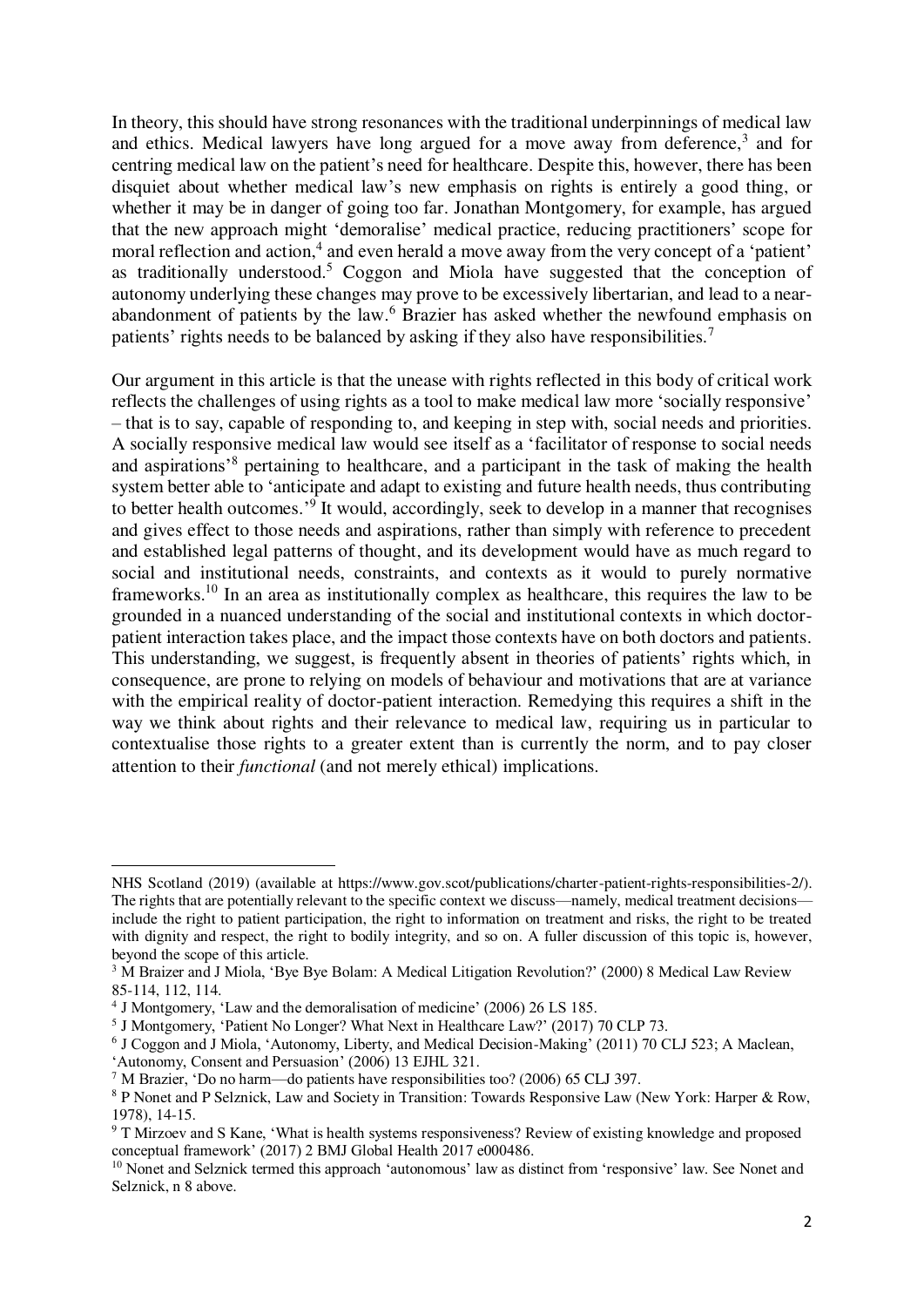<span id="page-3-0"></span>We develop our argument through an in-depth study of the decision of the UK Supreme Court in *Montgomery v Lanarkshire Health Board*, <sup>11</sup> which established a new legal approach to informed consent. We focus on *Montgomery* because it is a particularly clear instantiation of the trends we have discussed.<sup>12</sup> The impetus behind *Montgomery*, as Part 1 discusses in greater detail, was the feeling that the law on informed consent was too doctor-centric, and out of step with the needs of modern patients.<sup>13</sup> Modern patients expect and deserve equality and parity of respect and treatment from doctors,<sup>14</sup> not paternalism. *Montgomery*, accordingly, sought to sweep the old law away and replace it with a new patient-centred material risk test. Despite this goal, we show that significant divergences remain between the law and the social and professional expectations to which it sought to respond. Drawing on clinical literature as well as empirical research into patient preferences and doctors' priorities, we demonstrate that the decision in *Montgomery* is more consumerist and individualist in its approach to doctor-patient interaction than social and professional norms are, and that it prioritises factors which do not reflect patients' actual needs.

Part 2 argues that this divergence reflects a fundamental weakness in the courts' approach to developing medical law. As we show in Part 2, social responsiveness requires rules to be developed in a way that, firstly, relates the normative positions embedded in rules and concepts to social needs and to the hurdles and challenges that might prevent the needs from being realised; and, secondly, embeds an institutional propensity towards responsive outcomes in medical practice. Neither of these is straightforward. Concepts, and especially open-textured evaluative concepts such as 'autonomy' and 'consent', acquire much of their content and evaluative significance from the social and institutional environments in which they function. Transposing them across institutional boundaries and into a different institutional environment—for example, from the legal setting to the clinical setting—can radically alter their content and the manner in which they operate, unless it is done with sensitivity to, and awareness of, these institutional differences. As we show in Part 3, the failure to have regard to these issues has had a non-trivial impact on how the doctor-patient relationship has developed in medical law. In *Montgomery* itself, the result was that the law, despite having been derived from professional guidance issued by the GMC, has effects which differ significantly from the GMC's goals, including potentially granting a higher degree of protection to less vulnerable patients than to more vulnerable patients.

<sup>&</sup>lt;sup>11</sup> Montgomery v Lanarkshire Health Board [2015] UKSC 11

 $12$  In case selection, a 'pathway' case is a particularly appropriate focus for research whose purpose (as with this article) is to confirm, disconfirm, or refine a causal hypothesis formulated by the researchers (in this instance, our hypothesis that institutional issues and the mechanics of responsiveness play a significant causative role in determining the effectiveness of the courts' attempt to responsively adapt medical law to give patients a greater role). See J Gerring, Case Study Research: Principles and Practice (Cambridge: Cambridge University Press, 2016, 2nd edn) 98-116 and 39-55; J Gerring and L Cojocaru, 'Selecting Cases for Intensive Analysis: A Diversity of Goals and Methods' (2016) 45 Sociological Methods and Research 392, 402-403, 405-406. It is well-established that a single case study can be a useful way of diagnosing the factors underlying a phenomenon, not least because it enables researchers to construct a nuanced and much richer picture of the phenomenon. See J Gerring, 'What is a case study and what is it good for?' (2004) 98 American Political Science Review 341; J Gerring 'Single-Outcome Studies: A Methodological Primer' (2006) 21 International Sociology 707.

<sup>13</sup> [2015] UKSC 11 [75]-[78], [81].

<sup>&</sup>lt;sup>14</sup> See the discussion of patient expectations in NW Dickert & NE Kass, 'Understanding respect: learning from patients' (2009) 35 Journal of Medical Ethics 419; F Lateef, 'Patient expectations and the paradigm shift of care in emergency medicine' (2011) 4 Journal of Emergency Trauma Shock 163.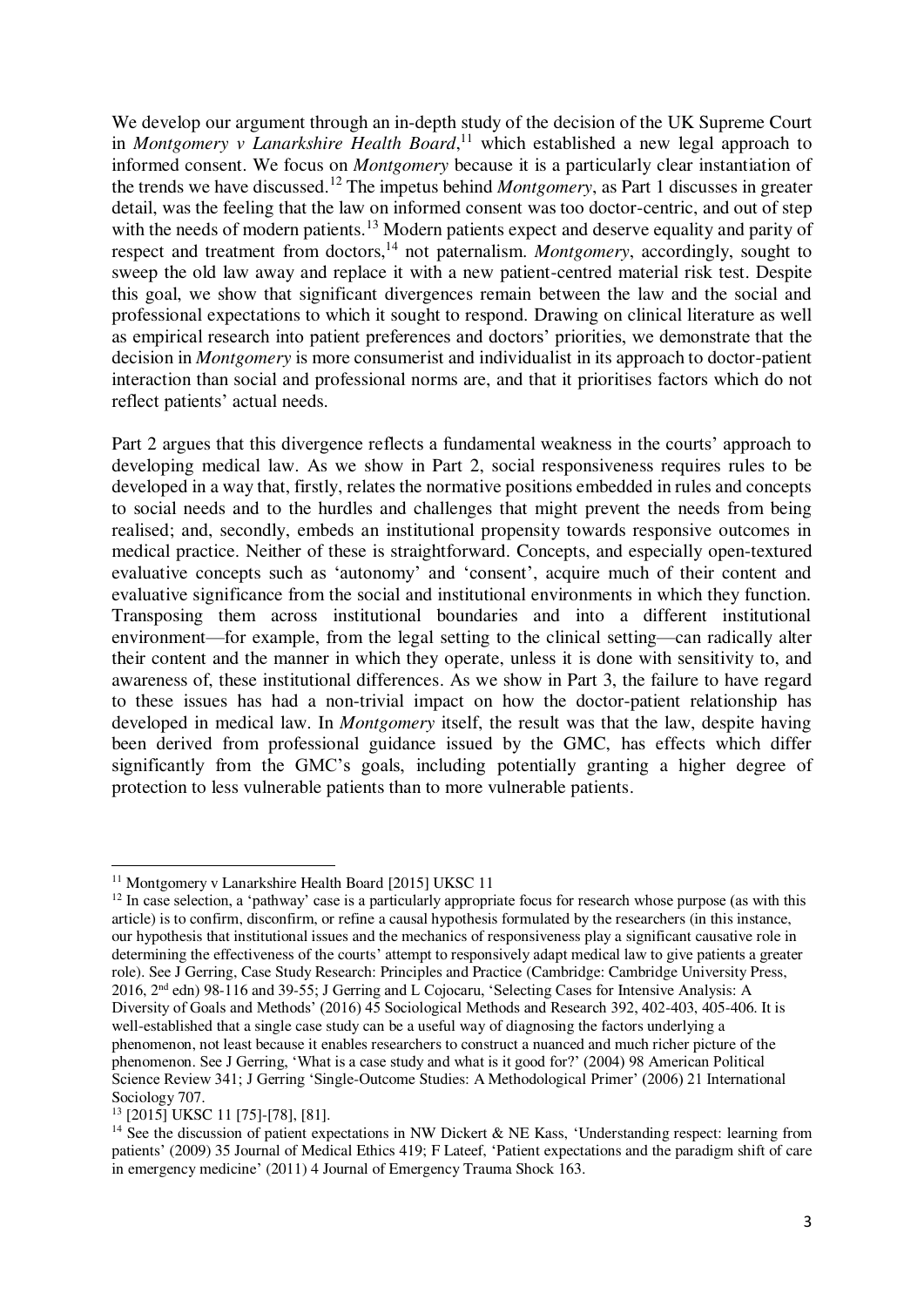Part 4 uses this to consider the broader question with which we began, namely, how medical law can use patients' rights to address patient needs in a way that aligns with, rather than goes against, the many contexts of modern healthcare. Drawing on the socio-legal literature on responsive law and professional regulation, we argue that the starting point must lie in ensuring that the use of rights is guided by an empirically grounded understanding of, firstly, the underlying social needs and, secondly, of the social and institutional contexts in which medical interaction takes place and the hurdles these pose to the realisation of those needs. These, we suggest, must then be combined with a more systematic evaluation of the different conceptual frameworks available for thinking about approaches to address those hurdles and meet the underlying needs. Closer engagement with empirical research and studies within medical ethics are an important part of this process. However, they also require shifts in how medical law thinks about the issues it faces, creating a more symbiotic relationship between law and professional norms. We show how this approach, if applied to informed consent, would produce a very different type of duty, which would arguably produce superior results in practice and provide a sounder basis for understanding and responding to patient needs.

#### **I. INFORMED CONSENT IN LAW AND SOCIETY**

#### *A. Consent in Montgomery*

Few areas of law illustrate the judicial shift away from paternalism and deference, <sup>15</sup> and the growing importance of patients' rights, as well as the law in relation to informed consent. For much of the  $20<sup>th</sup>$  century, the law of consent to medical treatment was grounded in a paternalistic view of the doctor-patient relationship. The making of treatment decisions was a matter of medical judgment, exercised by doctors who were trusted to use their superior expertise in their patients' best interests. Patient involvement was largely confined to acquiescing to the doctor's advice: patients were informed of the doctor's proposed treatment and asked to consent to it but there was limited role for patient participation.

<span id="page-4-1"></span><span id="page-4-0"></span>Although informed consent now has a broad connotation, it first developed in reaction to abuses within medical practice,<sup>16</sup> including not just the notorious example of medical research in Nazi Germany, but also evidence of experiments carried out in the UK and US in the 1970s without the subjects' knowledge.<sup>17</sup> Informed consent emphasised autonomy, but this was a consequence of its role in protecting patients against coercion and exploitation, rather than in limiting paternalism.<sup>18</sup> Judicial approaches to 'informed consent' in therapeutic decisionmaking continued to treat the question of how much involvement patients should have in decisions as a matter of professional judgment. In *Sidaway*, <sup>19</sup> for example, a majority of the House of Lords held that although doctors had to disclose risks when obtaining informed consent, the question of what needed to be disclosed was governed by the *Bolam*<sup>20</sup> test. This,

<sup>&</sup>lt;sup>15</sup> This was a gradual move from earlier cases which gave considerable deference to professional views, epitomised in Bolam v Friern Hospital Management Committee [1957] WLR 582, to cases including Sidaway v Board of Governors of the Bethlem Royal Hospital and the Maudsley Hospital [1985] AC 871; Gold v Haringey Health Authority [1988] QB 481; Pearce v United Bristol Healthcare NHS Trust (1998) 48 BMLR 118; Chester v Afshar [2004] UKHL 41; Birch v University College London Hospital NHS Foundation Trust [2008] EWHC 2237.

<sup>&</sup>lt;sup>16</sup> J Miola, Medical Ethics and Medical Law A Symbiotic Relationship (Hart Publishing, Oxford, 2007)

<sup>&</sup>lt;sup>17</sup> O Corrigan, 'Empty ethics: the problem with informed consent' (2003) 25 Sociology of Health and Illness 768, 771-772; R Faden and TL Beauchamp, The History and Theory of Informed Consent (Oxford University Press, Oxford 1986).

<sup>18</sup> Corrigan, ibid, 788.

<sup>19</sup> Sidaway v Board of Governors of the Bethlem Royal Hospital and the Maudsley Hospital [1985] AC 871.

<sup>&</sup>lt;sup>20</sup> Bolam v Friern Hospital Management Committee [1957] 1 WLR 582, 587. The equivalent case in Scotland is Hunter v Hanley 1955 SC 200.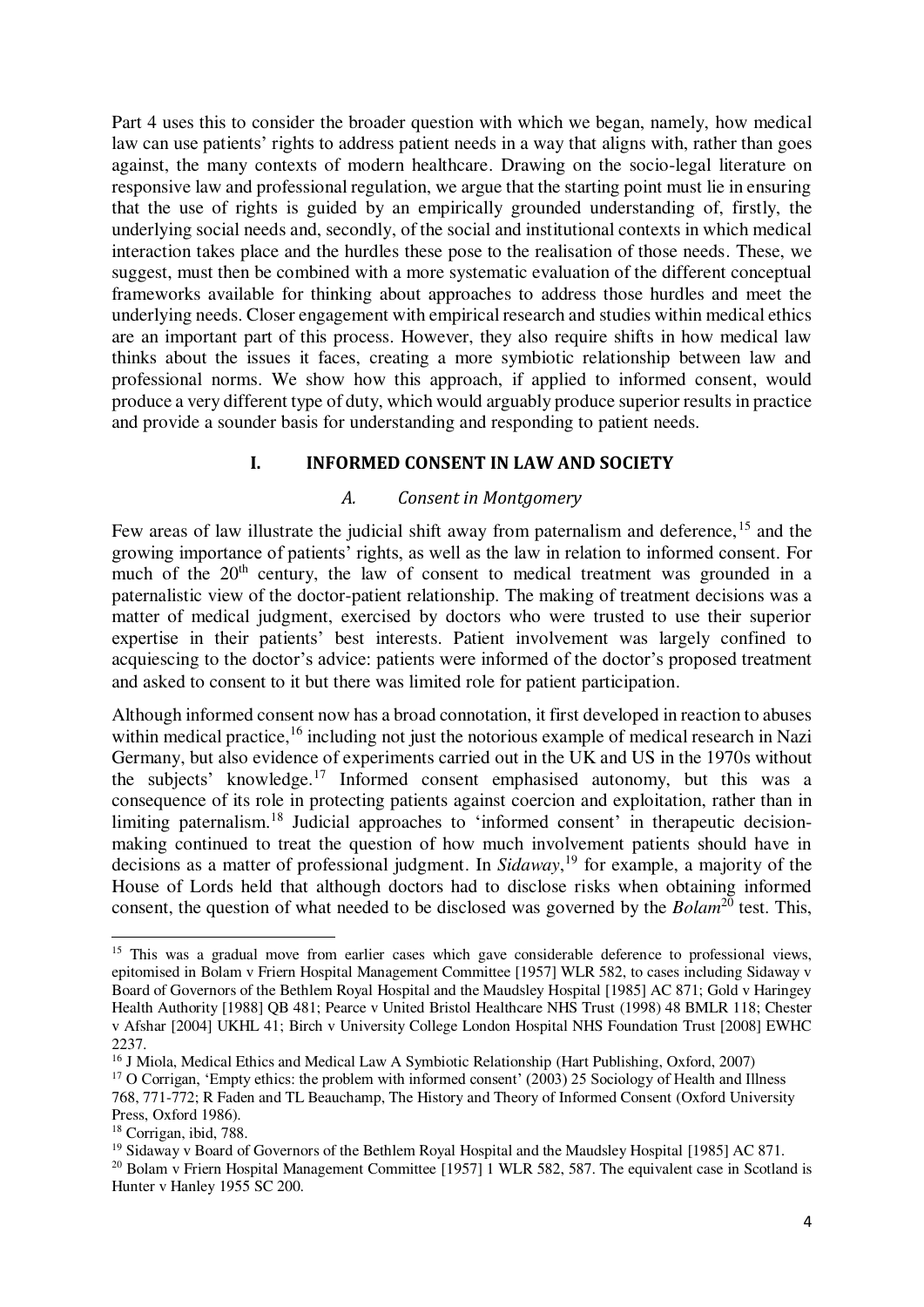in effect, required only that decisions were grounded in the views of an informed body of professionals. Although several subsequent cases did give a role to patient preferences,  $21$  they were not easy to reconcile with *Sidaway*,<sup>22</sup> and they rarely took an expressly rights-based approach.

In *Montgomery*, the Supreme Court moved decisively away from this legacy. Overruling *Sidaway*, it held that paternalism was no longer appropriate. Society had changed, and so had medical practice. A new approach grounded in patients' rights was needed to meet the needs and expectations of modern patients. As the remainder of this section will show, however, despite its laudable goal, the model of decision-making adopted in *Montgomery* when applied in practice in fact deviates significantly both from the way doctors and patients view their relationship and from the priorities and needs of patients, for reasons inherent in the approach the courts took.

The facts of *Montgomery* can be stated quite simply. Nadine Montgomery was pregnant. She was also diabetic. This meant she risked having a larger baby. She was told about this risk, which was particularly worrisome to her given her short stature, but she was not told that there was a 9-10% risk of shoulder dystocia—a situation where the baby is unable to pass through the pelvis, potentially leading to further complications.<sup>23</sup> The non-disclosure of this risk was intentional. Her obstetrician, Dr McLellan, felt that if she were aware of the risk, she would opt for a caesarean which would not be in her maternal interest.<sup>24</sup> Tragically, this risk eventuated, leading to her son suffering from cerebral palsy due to oxygen deprivation during delivery and Erb's palsy.<sup>25</sup> Evidence showed that she would have elected to have a caesarean section had she known of the risk of shoulder dystocia, and her son would have been born uninjured.<sup>26</sup>

<span id="page-5-0"></span>Montgomery sued Dr McLellan for failing to disclose this risk.<sup>27</sup> She was unsuccessful at first instance and on appeal. The Supreme Court, however, allowed her claim. Overruling *Sidaway*, it held that Dr McLellan was negligent for not disclosing a material risk to her. Changes in society and medical practice meant that *Sidaway* had fallen out of step with professional and social norms, as well as the modern doctor-patient relationship.<sup>28</sup> The GMC's 2008 guidance on consent envisaged doctors and patients making decisions together in a patient-centred process of shared decision-making.<sup>29</sup> Responding to this required a new test consciously

<sup>&</sup>lt;sup>21</sup> These include: Gold v Haringey Health Authority [1988] QB 481; Pearce v United Bristol Healthcare NHS Trust (1998) 48 BMLR 118 (CA); Chester v Afshar [2004] UKHL 41.

<sup>&</sup>lt;sup>22</sup> See e.g. the remarks of Cranston J in Birch v University College London Hospital NHS Foundation Trust [2008] EWHC 2237 (QB), [73].

 $23$  [2015] UKSC 11 [8]-[13].

<sup>24</sup> [2015] UKSC 11 [113]-[115].

<sup>&</sup>lt;sup>25</sup> See [2015] UKSC 11 [22] for further details. The extent of the interventions and trauma arising during the birth and delivery are described by Nadine Montgomery in: 'Birthrights names Nadine Montgomery as charity's first Patron' (19<sup>th</sup> September, 2019) available a[t https://www.birthrights.org.uk/2019/09/19/birthrights-names-nadine](about:blank)[montgomery-as-charitys-first-patron/](about:blank) 

<sup>&</sup>lt;sup>26</sup> [2015] UKSC 11 [22].

<sup>&</sup>lt;sup>27</sup> At first instance, the primary claim was that the management of Montgomery's labour was negligent. See Montgomery v Lanarkshire Health Board [2010] CSOH 104.

<sup>28</sup> Montgomery, [n 11](#page-3-0) above [75]-[78], [81].

<sup>&</sup>lt;sup>29</sup> General Medical Council, Consent: patients and doctors making decisions together (General Medical Council, Manchester, 2008), available at <www.gmc-uk.org/guidance>.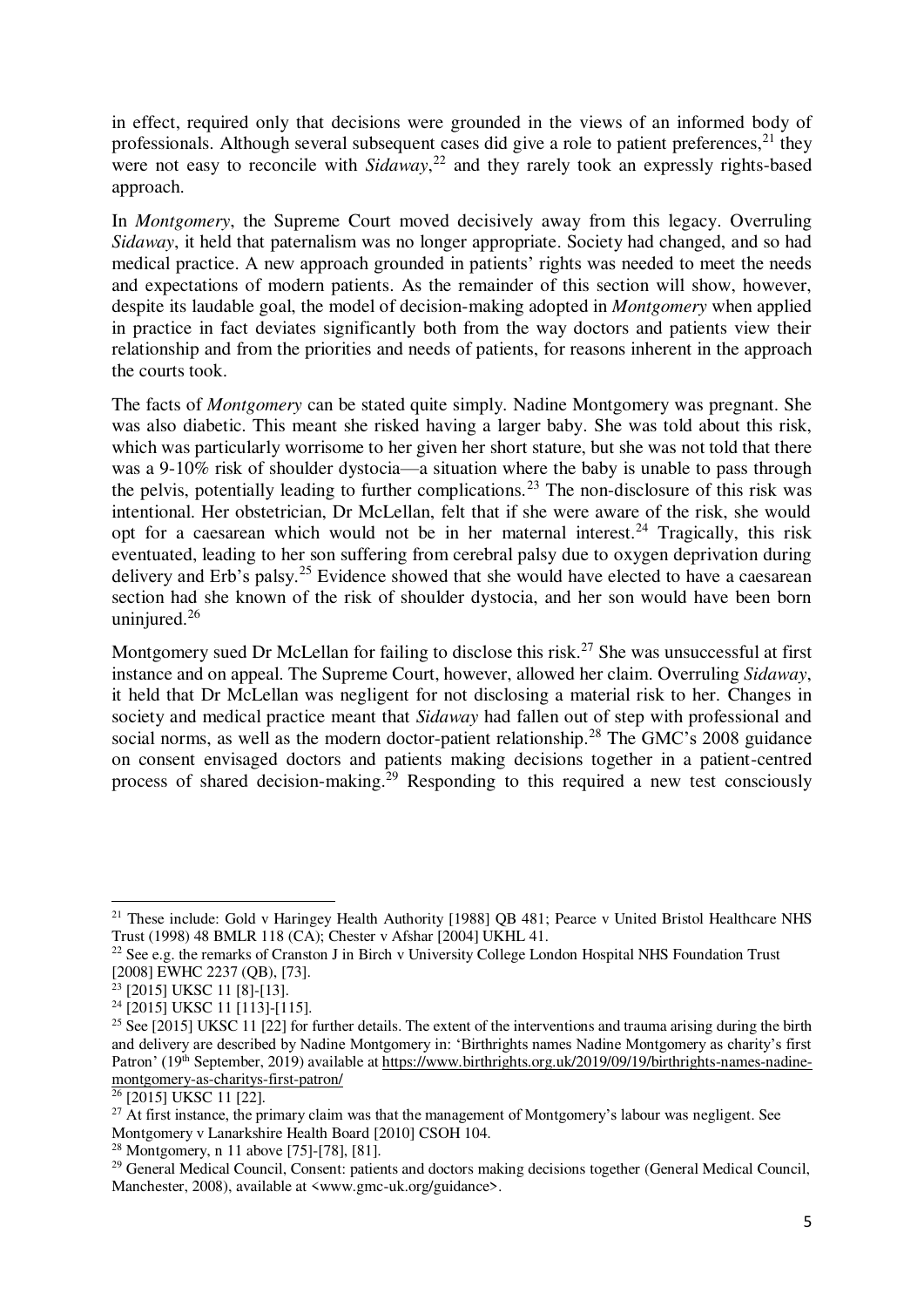modelled on this guidance, $30$  and a greater focus on patients' rights. $31$  The Supreme Court accordingly repudiated the medical paternalism of *Sidaway* in favour of patient autonomy.<sup>32</sup>

The mechanism through which they did so combines patients' rights with consumer choice. The Court held that *Sidaway* was grounded in viewing decisions on risk-disclosure as entailing clinical judgment, exercised based on professional practices.<sup>33</sup> But the court highlighted that 'providers and recipients' of 'healthcare services' no longer viewed their relationship in this way:

[P]atients are now widely regarded as persons holding rights, rather than as the passive recipients of the care of the medical profession. They are also widely treated as consumers exercising choices: a viewpoint which has underpinned some of the developments in the provision of healthcare services.<sup>34</sup>

This combination means that every patient has a right to decide whether to incur a given risk,<sup>35</sup> which they may exercise on medical or non-medical grounds.<sup>36</sup> Disclosure enables them to make this choice. Doctors are, accordingly, obliged to disclose material risks because patients have the right to choose whether or not to incur a particular risk, and not simply because established medical practice requires disclosure.<sup>37</sup>

As a result of *Montgomery*, because disclosure is a matter of patients' rights, its scope is determined by law rather than professional practice.<sup>38</sup> What must be disclosed is, therefore, a question for the courts to determine, not the medical profession. Doctors must take reasonable care to disclose material risks to the patient, with materiality determined not with reference to what a reasonable *practitioner* would regard as significant, but what a reasonable *patient* would regard as significant,<sup>39</sup> thus placing the primary focus on patients' priorities rather than scientific facts:

The test of materiality is whether, in the circumstances of the particular case, a reasonable person in the patient's position would be likely to attach significance to the risk, or the doctor is or should reasonably be aware that the particular patient would be likely to attach significance to it.<sup>40</sup>

Materiality is also sensitive to facts and to the patient's characteristics, rather than statistical percentages.<sup>41</sup> The doctor's role involves dialogue to ensure the patient understands their condition and the treatments available.<sup>42</sup> However, obtaining a signature on a consent form is not adequate, nor is bombarding the patient with technical information.

<sup>31</sup> ibid [80].

- <sup>32</sup> ibid [81].
- <sup>33</sup> ibid [74].
- <sup>34</sup> ibid [75].
- <sup>35</sup> ibid [82]. <sup>36</sup> ibid [83].
- <sup>37</sup> ibid [82]-[83].
- <sup>38</sup> ibid [83].
- <sup>39</sup> ibid [82], [87].
- <sup>40</sup> ibid [87].
- <sup>41</sup> ibid [89].
- 42 ibid [90].

<sup>30</sup> *Montgomery*, [n 11](#page-3-0) above, [93].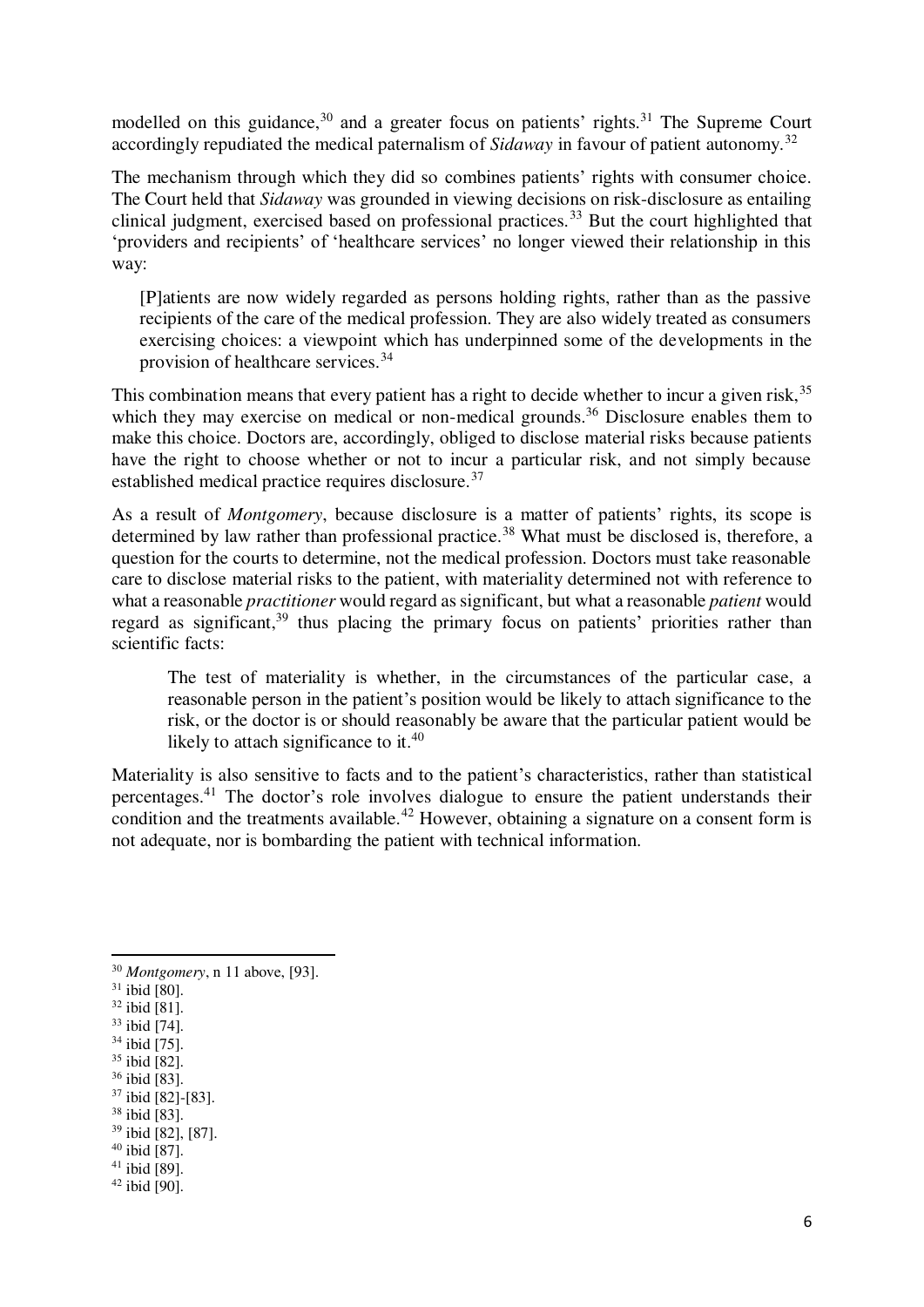#### *B. Consumerism and patient needs*

In framing its response in these terms, the Supreme Court expressly tried to follow the GMC's lead and keep the law in step with shifting social and professional norms.<sup>43</sup> The weight the Court placed on 'choice' and 'autonomy', however, means that it—unlike the GMC—could be read as setting up an absolute dichotomy between, on the one hand, paternalistic models of active doctors and passive patients and, on the other, consumerist models of active, autonomous patients exercising free choice after evaluating a targeted set of risks and benefits disclosed by their doctors; and as coming down in favour of the latter consumerist model.

Consumerism was not the only factor highlighted in *Montgomery*. The Supreme Court also discussed the importance of other, non-consumerist factors such as dialogue and the subjective dimensions of materiality. This dichotomised reading is not, therefore, inevitable. Nevertheless, as we demonstrate later on in this article (Part III), it is a natural reading of *Montgomery* when seen in the broader context of how consent, choice, and autonomy are approached in private law, and it has begun to exercise a strong influence on cases following *Montgomery*. Our focus in this section is on demonstrating that viewing the making of treatment decisions in terms of this dichotomy, and choosing the consumerist model because of that view, are problematic. Consumer decision-making is not ordinarily a shared or mutual process, in sharp contrast to the model of 'shared decision making' which underlies the GMC's guidance (a point we develop more fully in Part III-A). The choice is the consumer's alone, and the service provider's role is simply to provide any information the consumer might require in order to make a choice. The consumer is assumed to have the ability to process and evaluate this information autonomously, and come to a satisfactory conclusion based on their preferences. These elements are fundamental to consumerism but, as we show in this section, empirical studies of doctors and patients suggest that they neither reflect social perceptions of doctors' responsibilities, nor do they meet patients' expectations and needs.

<span id="page-7-0"></span>Firstly, surveys of patients show that although some patients do value the provision of information and view the doctor-patient relationship in consumerist terms, this is far from universal and varies considerably with age and ethnicity. The English national GP patient survey, for example, suggests that involvement in decisions about care is much more important to patients over 65 than to patients under 35, and is less prevalent among ethnic minorities.<sup>44</sup> What does emerge as a universal concern, however, is the importance to patients of feeling of that their problems are taken seriously, and that they are being treated with care and concern. Courteous, respectful, dignified treatment and the availability of staff matter more to patients than having a say in treatment decisions; and a lack of respect and dignity tends to lead to far greater dissatisfaction with their treatment than having less of a say.<sup>45</sup> Conveying an attitude of respect, in particular, is a far greater determinant of trust than being given a say: patients appear to prefer to leave at least some aspects of their health-care decisions to medical professionals, as long as they feel able to trust the professionals in question.<sup>46</sup>

<sup>43</sup> General Medical Council, [n 29](#page-5-0) above.

<sup>44</sup> JE Croker et al, 'Factors affecting patients' trust and confidence in GPs: evidence from the English national GP patient survey' (2013) 3 BMJ Open.

<sup>45</sup> S Joffe, M Manocchia, JC Weeks, and PD Cleary, 'What do patients value in their hospital care? An empirical perspective on autonomy centred bioethics' (2003) 29 *JME* 103, 106.

<sup>&</sup>lt;sup>46</sup> B McKinstry, 'Do patients wish to be involved in decision making in the consultation? A cross sectional survey with video vignettes' (2000) 321 *BMJ* 867; Joffe et al, n [45](#page-7-0) above, 106.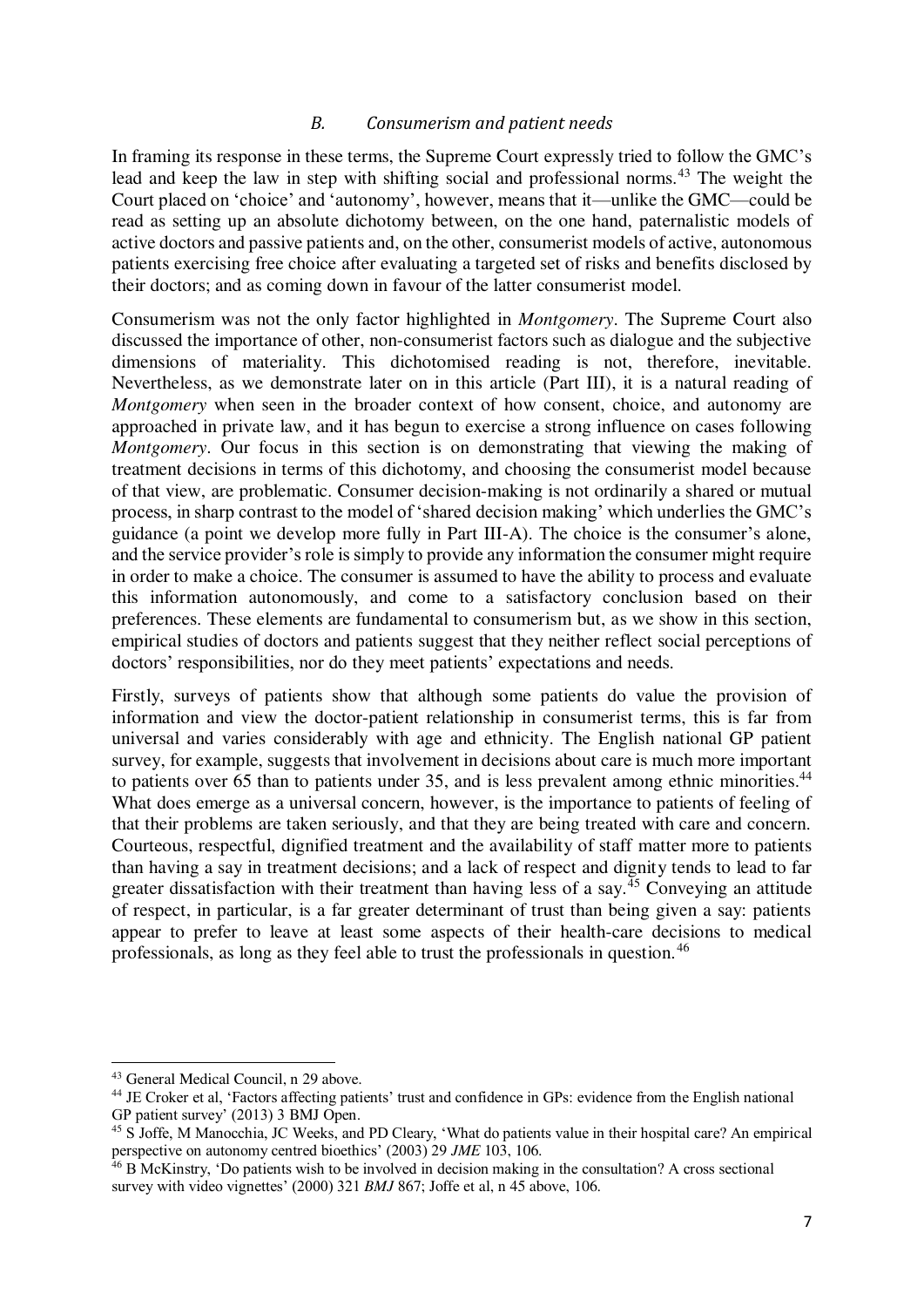<span id="page-8-3"></span><span id="page-8-0"></span>Secondly, surveys of patients also suggest that patients frequently find it difficult to emotionally process information at clinical consultations,<sup>47</sup> creating a greater need for doctors to act as more than just information-givers. These issues acquire particular salience where the patient is in a vulnerable position when making treatment decisions, for instance patients who are in pain or fearful for their health and lives.<sup>48</sup> A post-*Montgomery* GMC survey of doctors' attitudes to consent highlighted how they felt they could assist patients who struggled to grapple with odds and percentages or to assess risk. Fraught, stressful situations exacerbate problems posed by the unfamiliarity of this type of information.<sup>49</sup> Doctors were therefore concerned by approaches which treated doctors as a source of information no different from Google.<sup>50</sup> Patients' attitudes towards information are similar to doctors', with their decisions embedded less in the information provided to them than in their emotional, cultural, and social relationship to the world around them, including their trust in medical institutions, clinicians, and even the welfare state.<sup>51</sup>

<span id="page-8-1"></span>Thirdly, surveys also demonstrate that doctors and patients understand autonomy in the medical context in non-consumerist terms. A study conducted by Stiggelbout et al examined six moral theories of autonomy, and surveyed doctors and patients to determine which of these theories described their attitudes.<sup>52</sup> They found support not just for the liberal individualist concept of autonomy, but also for the idea of autonomy as entailing 'critical reflection' on decisions and the preferences underlying them. A survey by Page, similarly, found that when faced with a choice between different ethical principles, non-maleficence and justice were valued far more than autonomy as guides to ethical decision-making.<sup>53</sup> A 2017 survey for the GMC showed that doctors recognised the importance of disclosing risks to patients, but see it as part of a full dialogue, encompassing common and rare risks.<sup>54</sup>

<span id="page-8-4"></span><span id="page-8-2"></span>These studies show, therefore, that *Montgomery*'s consumerist model of autonomy fails to reflect what doctors and patients actually value, and serves neither patients' expectations nor clinical priorities. In particular, it leaves little room for the dimensions of trust and reliance which patients also value. This stands to reason. Treatment decisions differ from ordinary consumer decisions in two fundamental ways.<sup>55</sup> Firstly, the value and costs of medical treatment extends beyond consumer surpluses and opportunity costs. Patients undergoing medical treatment face risks which could have a detrimental effect on their health and life. For this reason, a far broader range of factors play a role in patients' decision-making, including

<sup>47</sup> GN Samuel, S Dheensa, B Farsides, A Fenwick and A Lucassen, 'Healthcare professionals' and patients' perspectives on consent to clinical genetic testing: moving towards a more relational approach' (2017) 18 BMC Medical Ethics 47, 6.

<sup>48</sup> See BA Brody, 'Making informed consent meaningful' (2001) 23 IRB Ethics and Human Research 1–5 which highlights how anxiety, desperation or depression may lead to an incomplete understanding of information given. <sup>49</sup> Community Vision, *Doctors' Attitudes to Consent and Shared Decision Making: Full Research Report for the GMC* (June 2017) at [<https://www.gmc-](about:blank)

[uk.org/Doctors\\_attitudes\\_to\\_consent\\_and\\_shared\\_decision\\_making\\_FINAL\\_research\\_report.pdf\\_72137875.pdf](about:blank) >, 27.

<sup>50</sup> Community Vision, ibid, 27.

 $51$  Samuel et al, n [47](#page-8-0) above, 6-7.

<sup>&</sup>lt;sup>52</sup> AM Stiggelbout et al, 'Ideals of patient autonomy in clinical decision making: a study on the development of a scale to assess patients' and physicians' views' (2004) 30 JME 268.

<sup>53</sup> K Page, 'The four principles: Can they be measured and do they predict ethical decision making?' (2012) 13 BMC Medical Ethics 10, 5.

<sup>54</sup> Community Vision, [n 49](#page-8-1) above, 4.

<sup>55</sup> RD Turog, 'Expanding the horizon of our obligations in the Clinician-Patient Relationship' (2017) 47(4) Hastings Center Report 32, 37.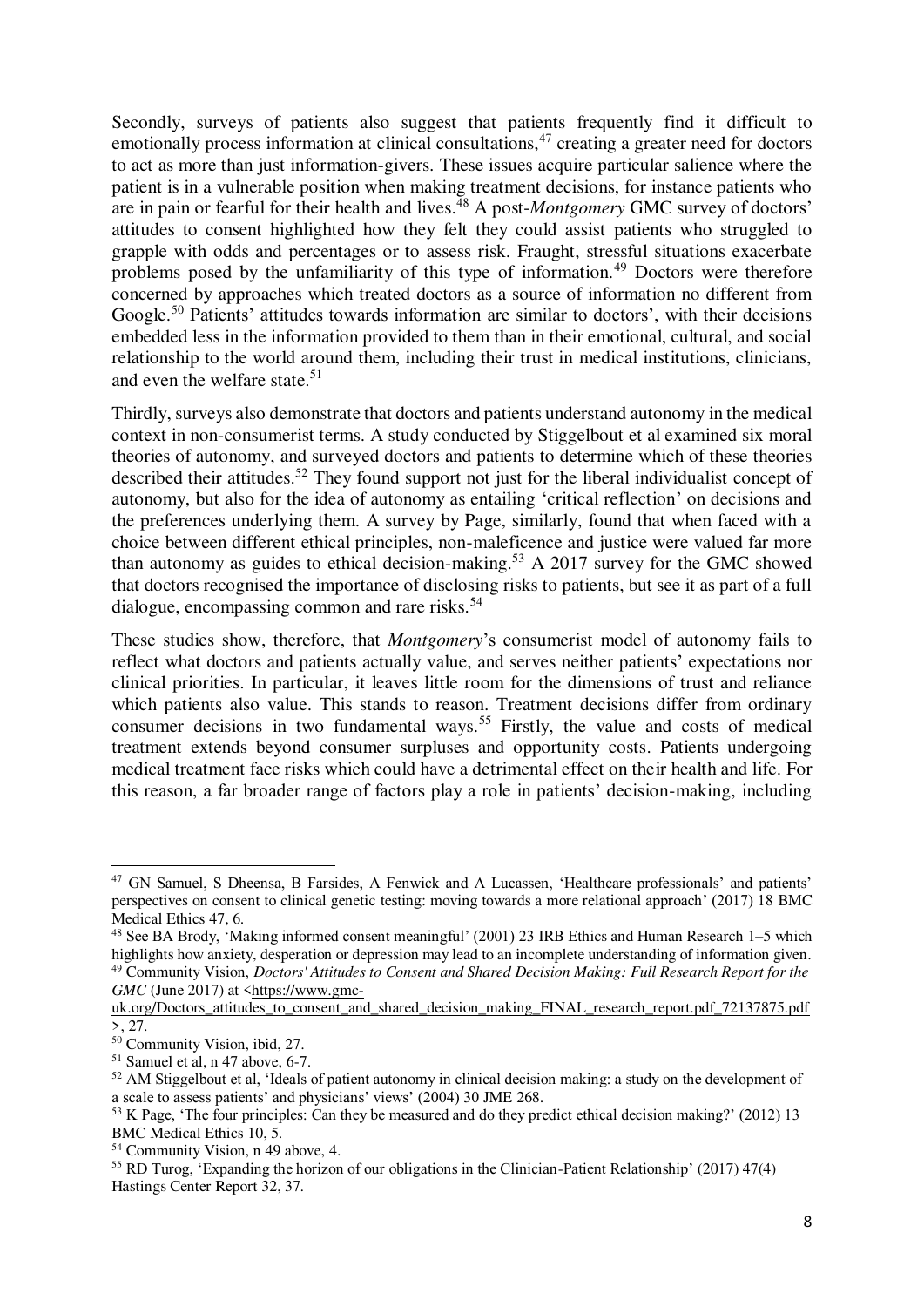the impact of their decisions on others.<sup>56</sup> And whilst a consumer purchasing (say) a kitchen appliance will generally be able to wait and consider their options, patients undergoing a nonelective procedure are unlikely to have the time to give considerable thought to their options. To describe patients as 'consumers exercising choices' as *Montgomery* did and to link reliance on doctors with 'passivity' is empirically unsound, because patients' reasons for trusting a doctor's guidance typically have little to do with passivity.

Secondly, whilst the ideal type of the self-aware, informed, perfectly confident patientconsumer does approximate to empirical reality in some transactions, in others, the relationship between doctors and patients is characterised by significant structural asymmetries, a very high degree of epistemic uncertainty in relation to why particular risks eventuate sometimes and not others, and a very limited ability to take steps to prevent the eventuation of these risks. These factors place patients' rights to have their concerns heard and addressed in a different category from a consumer's right to information, and point to the fact that therapeutic decision-making involves far more complex processes than consumer transactions. It is far from obvious that a patient should be deemed to have accepted risk as a consumer is.<sup>57</sup>

### **II. DIAGNOSING THE ISSUE: AUTONOMY, RIGHTS AND THE CHALLENGE OF RESPONSIVENESS**

<span id="page-9-0"></span>At first glance, the issues discussed in the previous section present a paradox. *Montgomery* expressly sought to align the law with medical practice and the GMC's guidance, which built on decades of research into patients' roles in treatment decisions. Why, then, has *Montgomery* adopted an approach that differs fundamentally from the needs and expectations of both doctors and patients? This paradox is compounded when we examine the reaction of the medical profession to *Montgomery*. Professional bodies have worried that *Montgomery* will lead to a bureaucratised, routinised approach to consent.<sup>58</sup> In post-*Montgomery* guidance, the Royal College of Surgeons expressed concern that consent might come to be seen as a 'tick the box' criterion focused on legal compliance, where doctors say 'it is the law that I tell you this and that we have this conversation', rather than a culture of respecting patients' interests through shared decision-making.<sup>59</sup> The GMC, too, is revising its guidance on consent in the light of the anxiety which *Montgomery* caused among sections of the medical profession aware of the ruling.<sup>60</sup> Why has *Montgomery* had this effect, when it sought to give legal force to the profession's own standards, as set out in the GMC guidance?

These problems, as we argue in this section, arise from the fact that medical law has in recent years come to be dominated by a decontextualized approach to rights, which attaches greater weight to the normative and conceptual dimensions of the doctor-patient relationship than to its empirical dimensions. As we discuss below (section A), this approach, which we term the

<sup>56</sup> A Petersen, The politics of bioethics (New York: Routledge, 2007); R Gilbar 'Communicating genetic information in the family: the familial relationship as the forgotten factor' (2007) 33 JME 390.

<sup>57</sup> Samuel et al, n [47](#page-8-0) above, cite over a dozen studies which demonstrate the limits of an information-focused concept of consent.

<sup>&</sup>lt;sup>58</sup> Devaney, et al, note that "A worrying consequence of the judgment could be that consent forms are now made more intricate and detailed, and that practitioners will spend more time listing every possible risk and alternative on the form in order to safeguard themselves against the threat of litigation." S Devaney, C Purshouse, E Cave, R Heywood, J Miola and N Reinach "The far-reaching implications of Montgomery for risk disclosure in practice" (2019) 24(1) Journal of Patient Safety and Risk Management 25–29, 28.

<sup>59</sup> Royal College of Surgeons, 'Informed Consent – Episode 1' (Transcript) available at

[https://www.rcseng.ac.uk/standards-and-research/standards-and-guidance/good-practice-guides/consent/](about:blank) 

<sup>60</sup> General Medical Council, 'Review of our consent guidance' available at <[https://www.gmc](about:blank)[uk.org/guidance/news\\_consultation/30001.asp>](about:blank).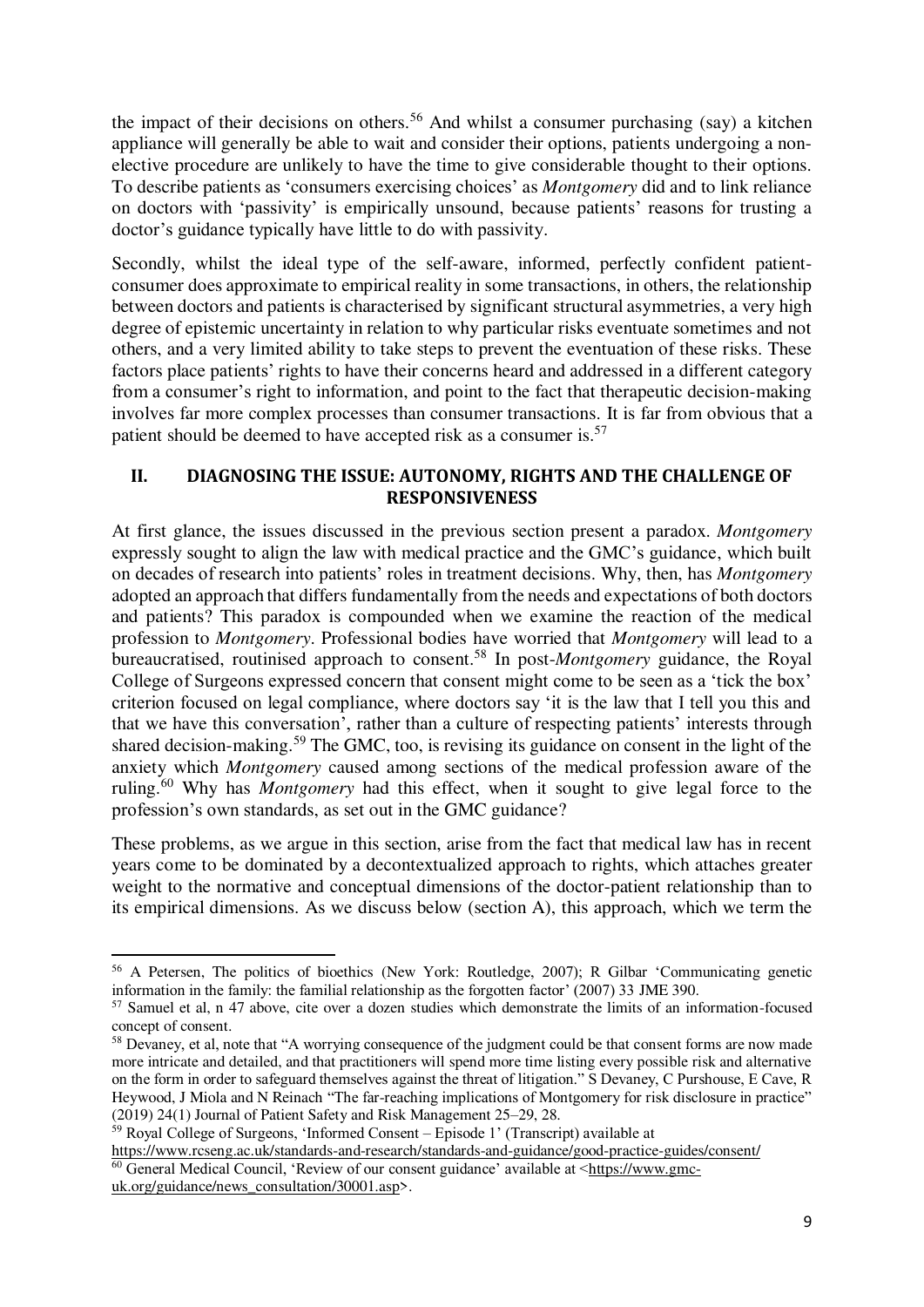$'$ internalist' approach, $^{61}$  suffers from a number of limitations in the context of medical law. Addressing these limitations requires a shift of approach, involving taking account of a much broader spectrum of contextual factors. In particular, it requires the courts to have close regard to the functional suitability of the legal rules and duties they frame for the full range of social and institutional contexts in which medical interaction takes place (section B).

# *A. Internalism and the problem of conceptual allure*

From a legal point of view, responding to social change necessarily involves reworking existing legal concepts and categories. This process, in turn, necessitates choices by judges and jurists in relation to the concepts and categories that will be pressed into service to meet social needs, and the manner in which they will be reworked to address those needs. Critically, however, the effectiveness of the response depends on the suitability of these choices. In internalist legal scholarship, reworking is typically assessed with reference to its *normative* suitability, that is to say, with reference to whether the concept appears to capture features of the relationship that a particular theoretical approach treats as having special normative significance. From the point of view of social responsiveness, however, an equally important issue is the *functional* suitability of the concept or category in question.

Functional suitability is particularly important in relation to abstract legal concepts, such as 'autonomy', which are foundational to rights-based accounts of law. As one of us has discussed elsewhere, in law these abstract concepts function as 'ideal types' in the Weberian sense: constructs which are purely theoretical to the point of being utopian, and which do not and cannot exist in the empirical world.<sup>62</sup> Ideal types radically simplify the complex phenomena they represent and, through doing so, create reductionist models of reality.<sup>63</sup> This simplification can be useful in a legal context—for example, by highlighting (and, hence, prioritising) a particular interest while stripping out (and, hence, deprioritising) other interests. However, it also carries dangers. In her work on legal change, Jenny Steele has shown that certain legal concepts have an allure, or inherent appeal, because they:

<span id="page-10-0"></span>may very neatly capture a way of approaching a complex problem; or they may carry inherent normative appeal [...] An alluring concept is not only a good representation of what is needed; it also appeals in some other way. Perhaps it carries its own explanation implicitly with it, possibly even by making an appeal to common or shared morality.<sup>64</sup>

There is, however, an important downside to the allure of concepts, in that the concept's normative appeal may lead to:

the temptation to neglect the underlying interests and outcomes that are inevitably involved. Thus, the 'allure' of concepts may be as dazzling and as dangerous as it is attractive […] We tend to think that the forms of words we use actually are what is

[https://pure.york.ac.uk/portal/files/58892586/Alluring\\_Concepts\\_july.docx.](about:blank)

<sup>&</sup>lt;sup>61</sup> In socio-legal literature, this approach is usually called 'autonomous law': see e.g. Nonet and Selznick, n 8 above. We have used the term 'internalist' instead, in part because that term is more commonly used in private law theory, but more fundamentally to avoid confusion with the very different ethical and philosophical idea of autonomy, whose role in medical law is also an important theme in this article.

<sup>&</sup>lt;sup>62</sup> M Weber, Economy and Society: An Outline of Interpretive Sociology (E Fischoff tr, Berkeley: University of California Press, 1978), 19-22.

<sup>63</sup> D Sheehan and TT Arvind, 'Private Law Theory and Taxonomy: Reframing the Debate' (2015) 35 480, 490- 492.

<sup>64</sup> J Steele, 'Alluring concepts', Paper presented at the Symposium on Fossilization and Innovation in Law, Newcastle University, 11-12 July 2016, available at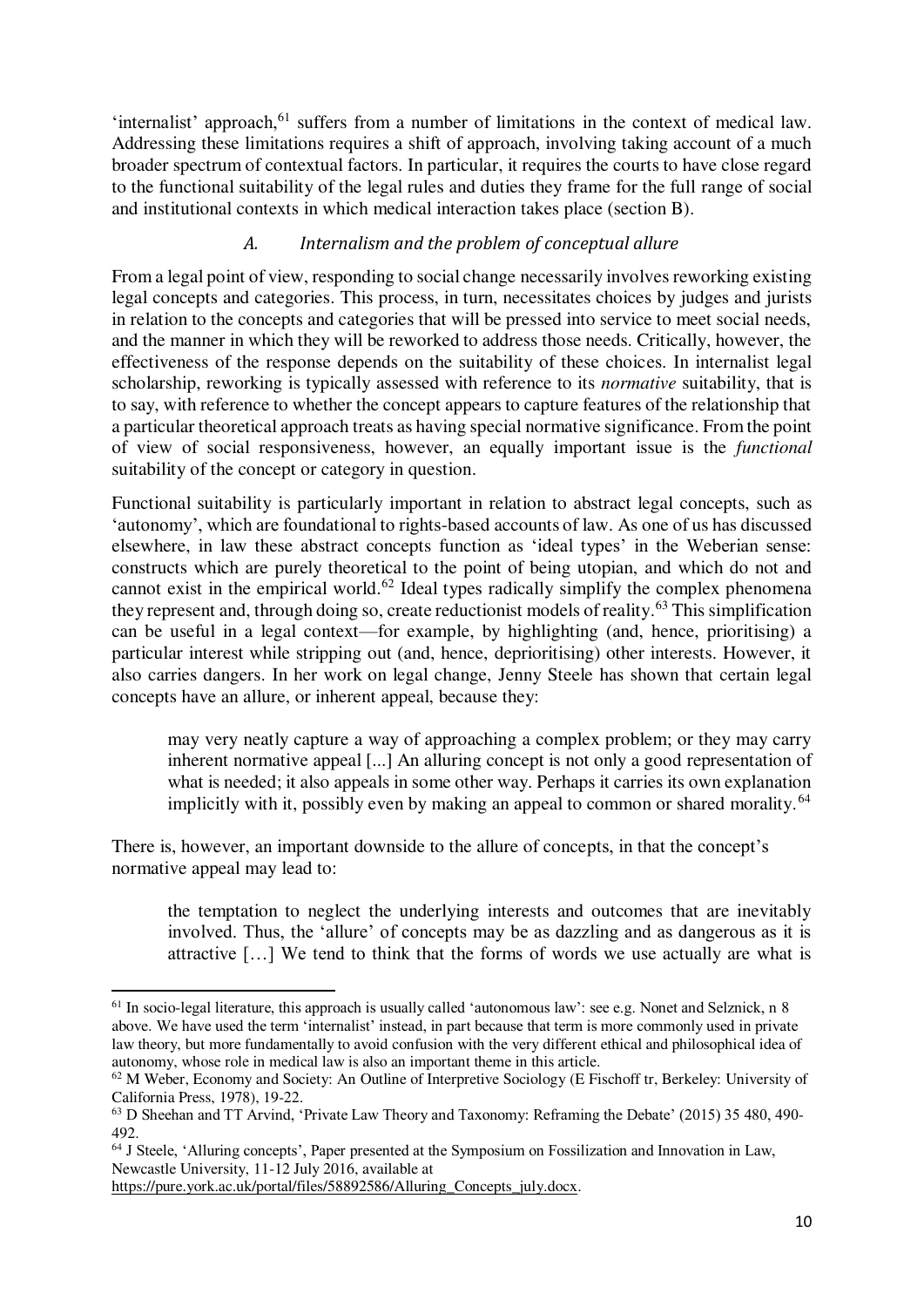being developed or decided by the law: the general begins to rule over the factual and particular.

Internalist approaches provide little by way of defence against this downside. From an internalist perspective, using an ideal type such as 'autonomy' as the primary legal construct to deal with a social phenomenon is justified by its inherent normativity rather than its social utility: 'autonomy' highlights a certain mode of interacting which the law believes to be normatively superior. This reliance on inner normativity makes the approach particularly vulnerable to being 'dazzled' by the allure of concepts, with little if any attention being paid to the social consequences of using 'autonomy' as the primary conceptual device to deal with a particular social phenomenon.

In contrast, in an approach grounded in social responsiveness the central focus relates not to inner normativity, but to the social usefulness of deploying a particular concept in a particular context. To rely on an ideal type is to implicitly make an evaluative judgment that the form of reductionism implicit in that ideal type is an appropriate way of dealing with the underlying social problem or need. This requires express engagement with the underlying social need, and with the impact on that need of a particular legal construct. From this perspective, using 'autonomy' as the primary legal construct to deal with a phenomenon is only justifiable if and to the extent it helps us understand dimensions of the phenomenon that requires resolution, or sheds light on how we might resolve it.

This is not to suggest that ideal-typical constructs like autonomy do not matter. The point is, rather, that they must be seen in terms of their contribution to social responsiveness. Autonomy, for example, helps us see, usefully, that 'wellbeing' is a subjective rather than wholly objective notion whose meaning is inextricably tied to the patient's personal values, and that any system which treats it as an objective concept that can be determined by doctors exercising purely scientific expertise fails to advance actual wellbeing. The danger, however, arises if its allure leads it to be deployed regardless of whether its use in a particular context makes a contribution to meeting patients' needs and aspirations pertaining to healthcare. This is arguably exactly what happened in *Montgomery*, leading the Supreme Court to adopt a consumerist understanding of doctor-patient interaction which, as discussed in Part 1, diverges significantly from the needs of both doctors and patients.

## *B. Functional suitability and the role of context*

Internalist approaches, such as that taken in *Montgomery*, have their defenders, particularly among theorists of private law. Nevertheless, there are serious reasons to question whether they are desirable in an area like medical law, which is characterised both by a broad consensus that the central concern of medical law is, and ought to remain, patients' wellbeing and their need for healthcare, and by a highly complex social and institutional environment which exercises considerable influence over the form and outcome of patients' interaction with the health system. Weber pointed out that because the ideal types are reductionist and non-empirical, they should be used heuristically rather than normatively: their importance stems from their utility in analysing and dealing with social phenomena rather than from their ability to offer immediate prescriptions through their reductionism.<sup>65</sup> This also means that anyone seeking to use ideal-typical constructs must consider the *discrepancy* between those constructs and the empirical world they model.<sup>66</sup>

<sup>65</sup> Weber, n [62](#page-10-0) above, 20.

<sup>66</sup> Weber, n [62](#page-10-0) above, 21.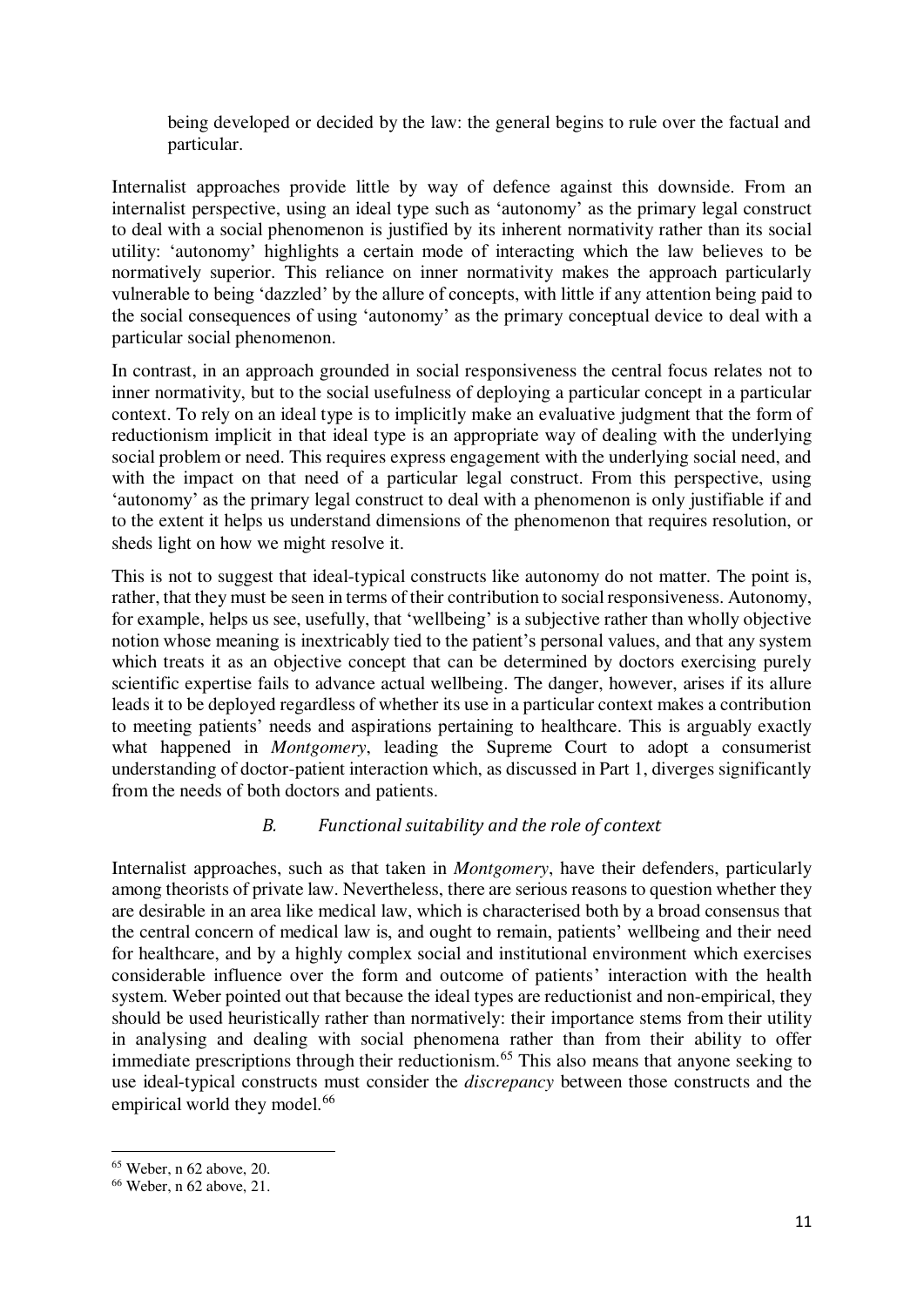Applied to law, this suggests that reworking concepts to make the law more socially responsive requires close attention to be paid to the overarching concept's functional suitability—the evaluative biases inherent in it, and the potential consequences of entrenching those evaluative biases into the law—as well as to empirical discrepancies—the ways in which the real world differs from the world of the ideal-typical construct, and the dimensions of social interaction from which the law's reliance on that construct deflects attention. This requires the court to consider three sets of questions:

- Firstly, what, precisely, is the court trying to be responsive to? What are the needs they seek to adapt the law to meet, and what is it about the present state of the law that prevents those needs from being met?
- Secondly, what are the concepts that the court could draw on to embed a sensitivity to those needs into the law? What are the evaluative biases inherent in those concepts? Do those biases adequately reflect the underlying need? Do they create a potential for a mismatch, either with that need or with some other position that the law does not seek to alter?
- Thirdly, how well do these concepts align with the institutional context in which doctorpatient interaction takes place? Do they provide a basis for embedding responsive outcomes in the everyday functioning of healthcare organisations, and other relevant institutions?

As we argue in Part III, the reliance placed on autonomy in *Montgomery* reflects a failure to ask these questions. In the first instance, *Montgomery* reflects a failure to recognise that the issue underlying informed consent in the modern sense is no longer merely defending an individual against a doctor's failure to respect their interests but, more fundamentally, dealing with the epistemic uncertainty that characterises much of modern medicine. As a result, whilst the Supreme Court in formulating a response was drawn to autonomy—a concept that has obvious legal allure—it failed to take account of the fact that the GMC's approach which it sought to follow was in fact built on an entirely different normative basis of shared decisionmaking (section A).

Secondly, it reflects a failure to take account of the asymmetries of information, social position, and institutional authority between doctors, hospitals, and different types of patients. *Montgomery*'s reasoning treats the relationship between doctors and patients as one of equality. It fails to capture the nuance which embeds such relationships, and the differing forms such relationships can take. As a result, it knits together an understanding of consent which is as concerned with protecting the defendant as the claimant, and an understanding of autonomy which sees it as being as much about assuming responsibility for risk as about respect for a patient's inherent dignity. Yet when seen in its social context, the doctor-patient relationship is frequently asymmetric, not least in each's ability to evaluate the risks, benefits, and information relevant to treatment decisions. *Montgomery* thus has the potential to produce results which are normatively deeply problematic in a range of contexts. In particular, decisions of lower courts applying *Montgomery*, as well as the language of *Montgomery* itself, suggest that in its present form, it will grant a higher degree of protection to less vulnerable patients than to more vulnerable patients (section B).

Thirdly, it reflects a failure to take account of the fact that effective responsiveness requires not just a deeper understanding of the nature of the issue which creates the need for legal intervention, but also a recognition that the legal concepts employed by the law must be capable of responding to that issue in a way that delivers the desired outcome not just when applied *post hoc* in litigation, but also when applied to ordinary decision-making within the everyday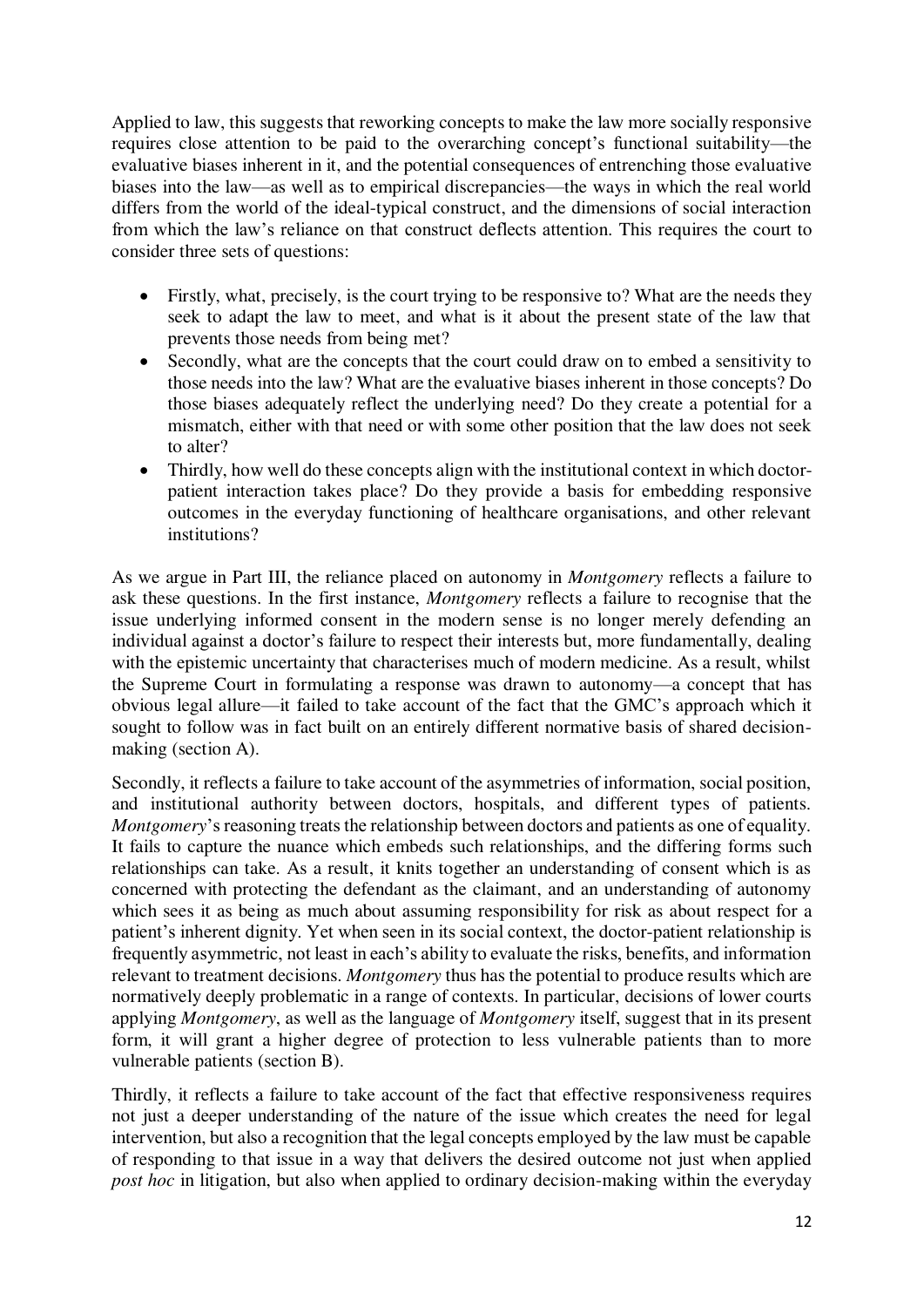institutional context of the medical profession. In this respect, it is important to keep in mind that the role of courts is somewhat limited by their institutional powers and structure, requiring an element of caution in developing the law, in order to ensure that the outcome they intend is achieved. Courts are tied to case-specific reasoning and generic (rather than sector-specific) standards, and lack the freedom to engage in praise, education, and support instead of sanctions.<sup>67</sup> Nor can they, within the confines of private law, create intermediary institutions or choose to regulate processes to the exclusion of outcomes.<sup>68</sup> This makes it critically important that the chosen concepts serve as vehicles of institutional dialogue between law, on the one hand, and members of the medical profession, professional regulators, healthcare organisations such as NHS trusts and hospitals, and the other organisations that make up the NHS, on the other—or, to put it differently, that they provide an adequate basis for law to discharge what Atiyah called its 'hortatory' function—encouraging individuals and organisations to conduct themselves in a manner that fulfils the law's requirements—in relation to doctors and healthcare organisations.<sup>69</sup> The conceptual language deployed in *Montgomery* fails to do this, thereby running the risk of triggering consequences that are far from benign (section C).

## **III. LOST IN TRANSLATION: EPISTEMIC UNCERTAINTY AND THE LIMITS OF 'PATIENT RIGHTS'**

## <span id="page-13-0"></span>*A. Epistemic uncertainty and shared decision-making*

Let us start with the first set of questions, namely, what the underlying problem is to which informed consent is a response in the context of therapeutic decision-making, and what conceptual resources are available to the court to deal with that problem.

In its modern form, the use of informed consent in this context is a response to the epistemic uncertainty inherent in the making of treatment decisions. Every treatment carries risks of adverse consequences, even without any negligence on the part of doctors. It is not possible to predict whether a given risk will eventuate, nor is it possible to eliminate the chance of it eventuating. Because uncertainty itself cannot be controlled, both clinical ethics and law deal with the problem of epistemic uncertainty by regulating the process by which treatment decisions are made. The focus has been on demarcating the roles of doctors and patients in deciding what risks to undertake, instituting safeguards to protect the patient's interests, and identifying where responsibility for policing those safeguards should lie.

Until the 1980s, a significant amount of trust was placed in medical paternalism, with doctors trusted to make most decisions in the best interests of their patients. *Sidaway*, discussed above, marks the high point of this approach in law. In the 1990s, however, the medical profession began to move away from paternalism in favour of 'shared decision-making', where treatment decisions are made in partnership with patients. The shift was influenced by a greater awareness of the ethical importance of autonomy and of patients as rights-holders. But purely clinical issues also played a role. Of particular importance was the growing realisation that therapeutic decisions reflected more uncertainty than conventionally appreciated. Evidence-based medicine showed that many conditions frequently had a range of possible treatment options,

 $67$  See esp I Ayers and J Braithwaite, Responsive Regulation: Transcending the Deregulation Debate (Oxford: Oxford University Press, 1992) 91-94; J Braithwaite, Regulatory Capitalism (Cheltenham: Edward Elgar, 2008)  $35-51$ .

<sup>68</sup> As most theories of 'reflexive' regulation would envisage. See e.g. G Teubner, 'Substantive and Reflexive Elements in Modern Law' (1983) 17 Law and Society Review 239.

<sup>69</sup> P Atiyah, 'From Principles to Pragmatism: Changes in the Function of the Judicial Process and the Law' (1980) 65 Iowa Law Review 1249.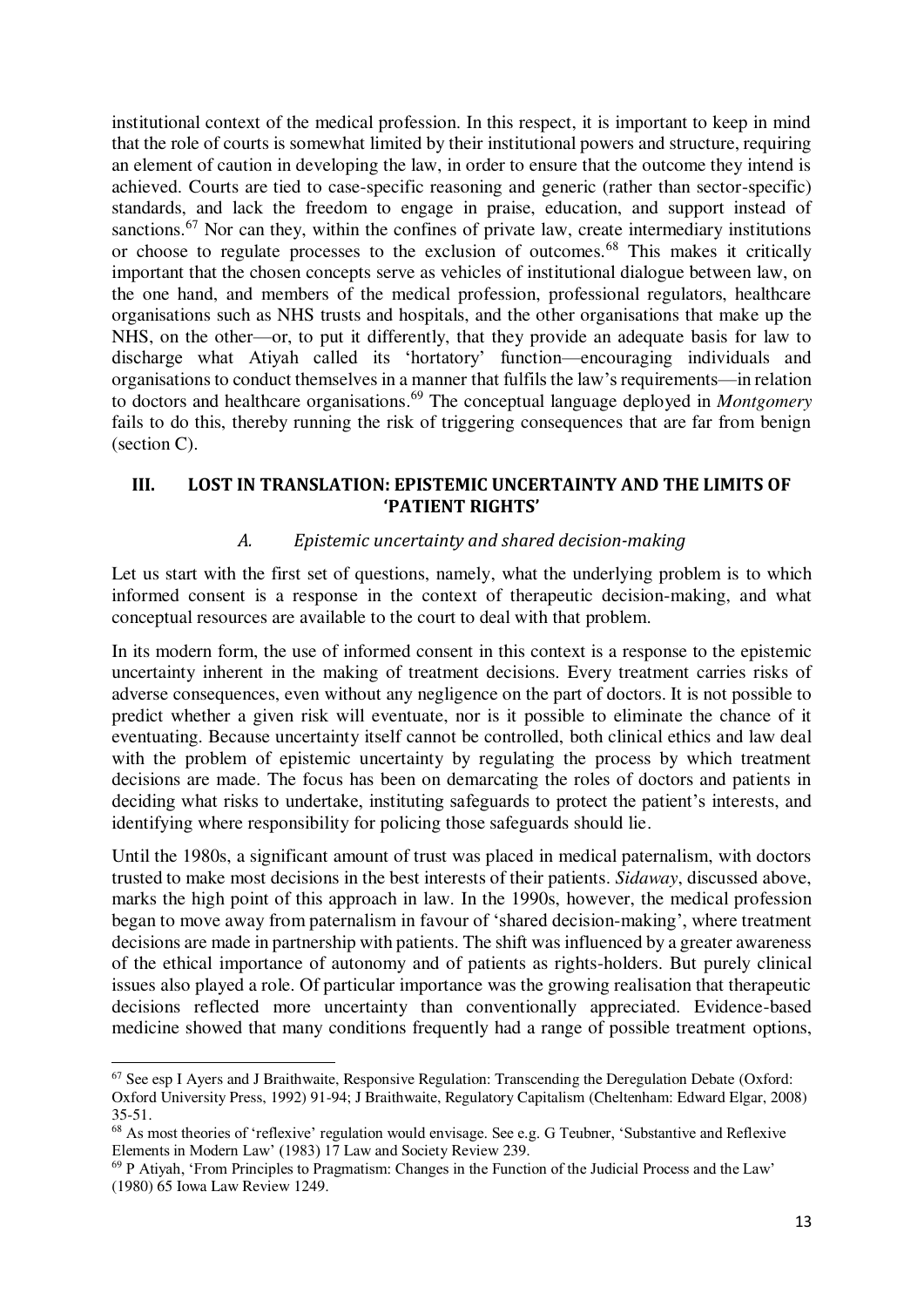each with its own set of compromises between possible risks and therapeutic benefits, and each carrying its own uncertainties.<sup>70</sup> Often, no option could objectively be said to be better than others. Variations in treatment practices were discovered which did not appear to produce differences in outcomes, $\frac{71}{1}$  or where the evidence was too limited to judge the relative effectiveness of different treatment options.<sup>72</sup>

<span id="page-14-0"></span>These epistemic uncertainties challenged the idea that doctors' expertise was sufficient to make treatment decisions, and led to the view that choices must be made with the full participation of the patient, who alone lived with the consequences of treatment.<sup>73</sup> By 2008, the GMC's guidance on consent envisaged doctors and patients making decisions together in a patientcentred process of shared decision-making.<sup>74</sup> Informed consent was no longer simply about obtaining patients' assent to decisions doctors made.<sup>75</sup> Doctors were expected to engage in a process of dialogue whose focus was tailored to each patient's characteristics and needs, and to ensure that treatment decisions reflected the patient's preferences on risks and outcomes.

The clinical literature, in consequence, takes a far more nuanced approach to patient involvement than *Montgomery*'s simple dichotomy between paternalism and passivity, and autonomy and consumer choice. In the leading model, derived from the work of Emanuel and Emanuel<sup>76</sup> and Roter<sup>77</sup> (Table 1 below), four prototypes of the doctor-patient relationship are identified, mapped along two axes representing, respectively, the relative strength of the doctor's and patient's power.

|                                                 |      | Strength of the doctor's power |                                       |
|-------------------------------------------------|------|--------------------------------|---------------------------------------|
|                                                 |      | Low                            | <b>High</b>                           |
| <b>Strength</b><br>of the<br>patient's<br>power | Low  | Default (indecision)           | Paternalism                           |
|                                                 | High | Consumerism                    | Mutuality<br>(shared decision-making) |

<span id="page-14-2"></span><span id="page-14-1"></span>**Table 1: Models of patient involvement in making treatment decisions** 

<sup>70</sup> G Elwyn, B Elwyn, and T Miron-Shatz, 'Measuring decision quality: Irresolvable difficulties and an alternative proposal' in A Edwards and G Elwyn (eds), Shared Decision-Making in Health Care: Achieving evidence-based patient choice (Oxford: OUP, 2nd edn, 2009), 144.

 $71$  C Charles, A Gafni, and T Whelan, 'Decision-making in the physician-patient encounter: revisiting the shared treatment decision-making model' (1999) 49 Social Science & Medicine 651, 653.

<sup>72</sup> V Entwhistle and M O'Donnell, 'Evidence-based health care: What role for patients?' in A Edwards and G Elwyn (eds), Evidence-based Patient Choice: Inevitable or Impossible? (Oxford: Oxford University Press, 2001) 42.

<sup>73</sup> Charles et al, [n 71](#page-14-0) above.

<sup>74</sup> General Medical Council, Consent: patients and doctors making decisions together (General Medical Council, Manchester, 2008) at [http://www.gmc-uk.org/guidance.](about:blank)

<sup>75</sup> General Medical Council, Consent, ibid..

<sup>76</sup> See EJ Emanuel and LL Emanuel, 'Four Models of the Physician-Patient Relationship' (1992) 267 JAMA 2221.

<sup>&</sup>lt;sup>77</sup> D Roter, 'The enduring and evolving nature of the patient-physician relationship' (2000) 39 Patient Education and Counseling 5, 6.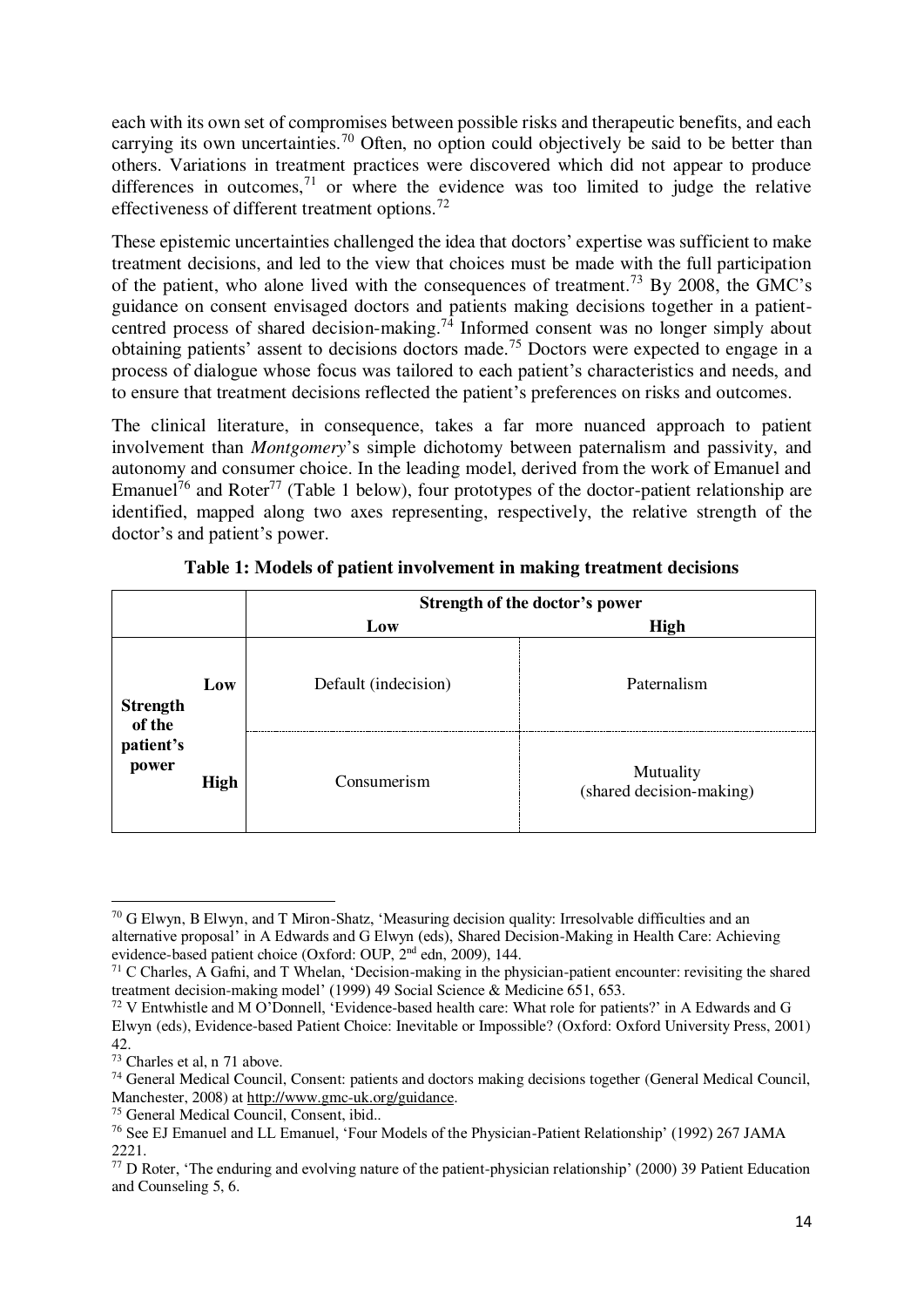As this model shows, consumerism is not the same as shared decision-making. The key difference lies in their respective approaches to dealing with epistemic uncertainty. Consumerism deals with epistemic uncertainty by distancing doctors from the decision, placing both power over the decision and responsibility for its consequences with the patient. Patient autonomy in this model is synonymous with patients having exclusive control. The role of doctors is merely to supply information about options, risks, and benefits. Doctors do not assist in making the decision and, provided they execute the patient's decision faithfully, they are wholly absolved from responsibility for bad decisions or poor outcomes.<sup>78</sup>

Shared decision-making, in contrast, deals with epistemic uncertainty by making decisionmaking a joint task, from which neither the doctor nor the patient is distanced. The doctorpatient relationship it envisages is one of partnership. Choices are based on a combination of the doctor's knowledge and the patient's values, and the doctor acts as an advisor or counsellor to assist the patient in relating the treatment options to the patient's values. Doctors and patients achieve a consensus on the outcome,<sup>79</sup> through dialogue to explore and articulate which of the patient's values, goals, and preferences are most salient to the treatment decision, and which option best reflects those values and preferences.<sup>80</sup>

Shared decision-making does not, therefore, entail shifting responsibility for the decision to the patient. Giving the patient information does not exhaust the doctor's role, and the process is not seen in terms of a stark dichotomy between 'doctor choice' and 'patient choice.'<sup>81</sup> Patients' self-understanding of their interests play a central role in the final decision,<sup>82</sup> but both doctors and patients are seen as being experts—doctors in the issue's biomedical dimensions, and patients in how it affects the achievement of their aspirations.<sup>83</sup>

<span id="page-15-0"></span>This reflects a deeper philosophical difference. If consumerism embodies a *monist* approach, in which autonomy is the sole consideration from which norms and values are derived, $84$  then shared decision-making is grounded in *plural* values, which are closely related to those that undergird human rights.<sup>85</sup> Doctors' obligations spring from the patient's inherent dignity, integrity, and privacy, and the idea that the power doctors hold makes it incumbent on them to justify the trust placed in them and exercise a high degree of sensitivity to their patients' goals, needs, and vulnerability.<sup>86</sup> Health care organisations, too, owe institutional obligations to patients and doctors to facilitate the interactions, practices, and processes on which shared decision-making is predicated.<sup>87</sup> The underlying vision it reflects is that of a multipartite therapeutic alliance, rooted in a social ethic of participation (rather than the liberal ethic of autonomy that forms the basis of the consumerist model), and underpinned by a shared commitment to the health and well-being of the individual.<sup>88</sup> This sits uneasily with the vision

<sup>78</sup> Emanuel and Emanuel, n [76](#page-14-1) above.

<sup>&</sup>lt;sup>79</sup> M Stewart et al, Patient-centred Medicine: Transforming the Clinical Method (London: Radcliffe, 3<sup>rd</sup> ed, 2014) 107.

<sup>80</sup> Roter, [n 77](#page-14-2) above, 6-7.

<sup>81</sup> HWM van Laarhoven, I Henselmans, and HC De Haes, 'To Treat or Not to Treat: Who Should Decide?' (2014) 19 The Oncologist 433.

<sup>82</sup> Emanuel and Emanuel, n [76](#page-14-1) above, 2222.

<sup>&</sup>lt;sup>83</sup> D Tuckett et al, Meetings between experts: An approach to sharing ideas in medical consultations (London: Tavistock, 1985).

<sup>84</sup> J Brännmark, 'Patients as Rights Holders' (2017) 47(4) Hastings Center Report 32, 37.

<sup>85</sup> ibid 37-38.

<sup>86</sup> ibid 35, 38.

<sup>87</sup> ibid 36.

<sup>88</sup> H Teff, 'Consent to Medical Procedures: Paternalism, Self-Determination or Therapeutic Alliance?' (1985) 101 LQR 432.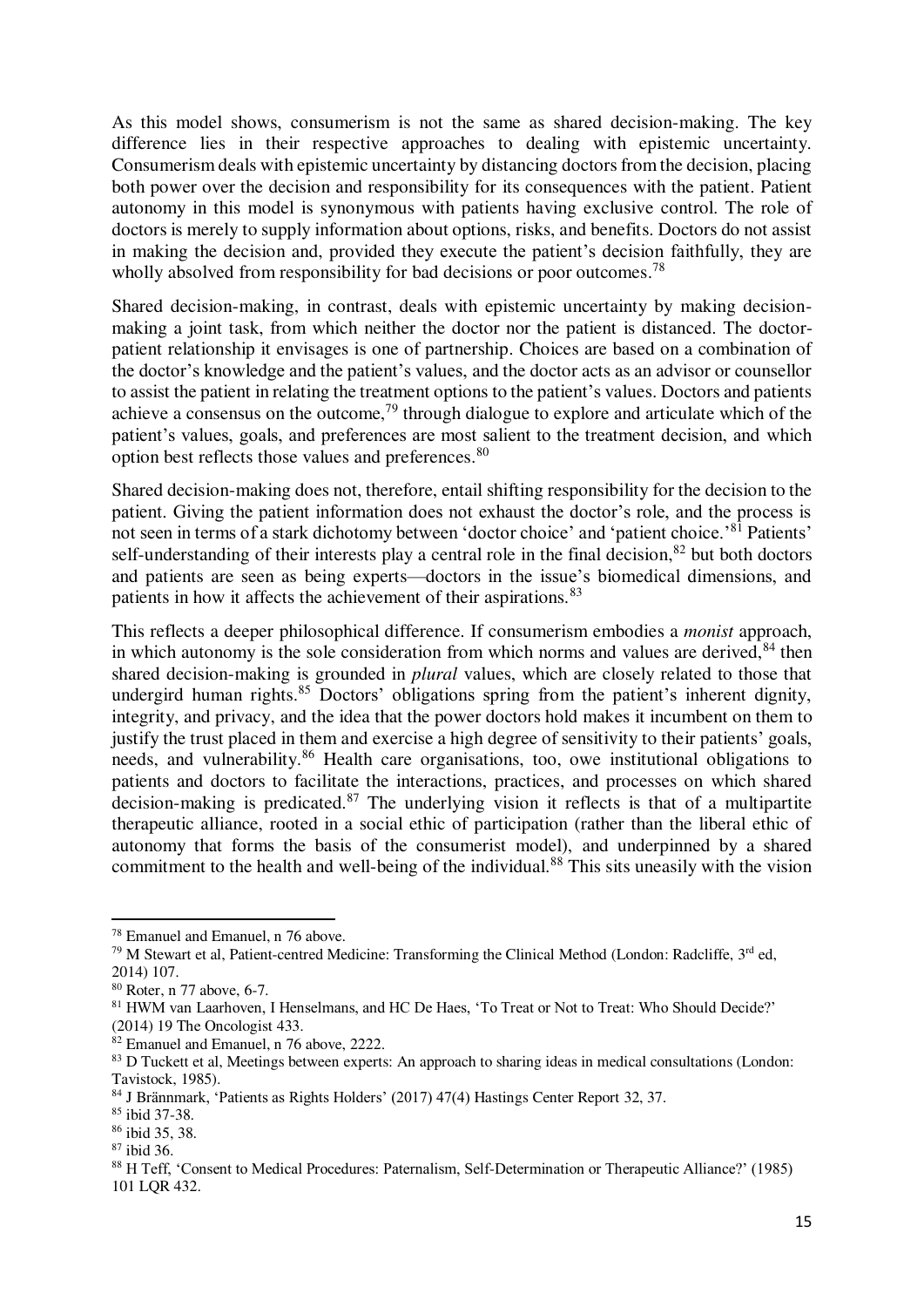of autonomous individuals with clearly and narrowly specified responsibilities that undergirds the rights-based approach and, arguably, lies at the heart of *Montgomery*.

*Montgomery* uses the language of consumer choice rather than shared decision-making. A first indication that this is not simply a case of words poorly chosen is the judgment's overwhelming emphasis on the provision of information by the doctor to the patient. The judgment adds some nuance to this role, in that the doctor is expected to be selective and not bombard the patient with information. Nevertheless, it has a wholly different character to the doctor's role in shared decision-making, which places great weight on doctors' role in helping patients work out how to relate their values and preferences to a decision on undergoing a procedure. This is neither simply information-transfer, nor is it a transfer of decision-making to the doctor. The GMC's 2013 guidance on doctors' duties, which the Court noted in *Montgomery*, states that doctors should:

Work in *partnership* with patients. Listen to, and respond to, their concerns and preferences. Give patients the information they want or need in a way they can understand. Respect patients' right to reach decisions *with you* about their treatment and care.<sup>89</sup> (emphasis added)

*Montgomery*'s account of doctor-patient interaction misses this crucial dimension of partnership. The judgment quotes the GMC's guidance on the importance of patient values,<sup>90</sup> and acknowledges patients' rights to decide based on their own values.<sup>91</sup> Nevertheless, the actual operative section of the judgment, which sets out the actual legal content of the duty the case imposes on doctors, the judgment appears to default to the position that those values will typically be a consideration that influence a patient's unilateral decision on whether to consent to the treatment, rather than being a focus of the doctor-patient dialogue.<sup>92</sup> Lords Kerr and Reed describe the purpose of dialogue as being:

to ensure that the patient understands the seriousness of her condition, and the anticipated benefits and risks of the proposed treatment and any reasonable alternatives, so that she is then in a position to make an informed decision.<sup>93</sup>

There is little sense here of the role dialogue can play to support the patient in working out how best to relate their values and preferences to the treatment options. The lack of focus on this dimension of dialogue can undoubtedly be attributed in part to the focus of the arguments in the case on risk disclosure, rather than on the other dimensions of dialogue. Nevertheless, the result is a separation between the dimensions of dialogue focused on risk disclosure, and the broader dialogue of values that underpins shared decision-making. This separation fits far more closely with consumerism than it does with shared decision-making, where the doctor is necessarily viewed as a caring, but non-paternalistic, expert counsellor.

A second indication is the extent of responsibility placed by *Montgomery* on patients. The Supreme Court stressed that it was important to ensure that the law:

instead of treating patients as placing themselves in the hands of their doctors (and then being prone to sue their doctors in the event of a disappointing outcome), treats them so far as possible as adults who are capable of understanding that medical treatment is uncertain of success and *may involve risks, accepting responsibility for the taking of* 

<sup>89</sup> Montgomery, [n 11](#page-3-0) above, [5].

<sup>90</sup> Ibid [77]-[78] (Lords Kerr and Reed JJSC).

 $91$  ibid [45]-[46] (Lords Kerr and Reed JJSC), [115] (Baroness Hale DPSC).

<sup>&</sup>lt;sup>92</sup> See eg the excerpt from Lord Scarman's dissent in Sidaway quoted by Lords Kerr and Reed (ibid [45]).

<sup>93</sup> ibid [90].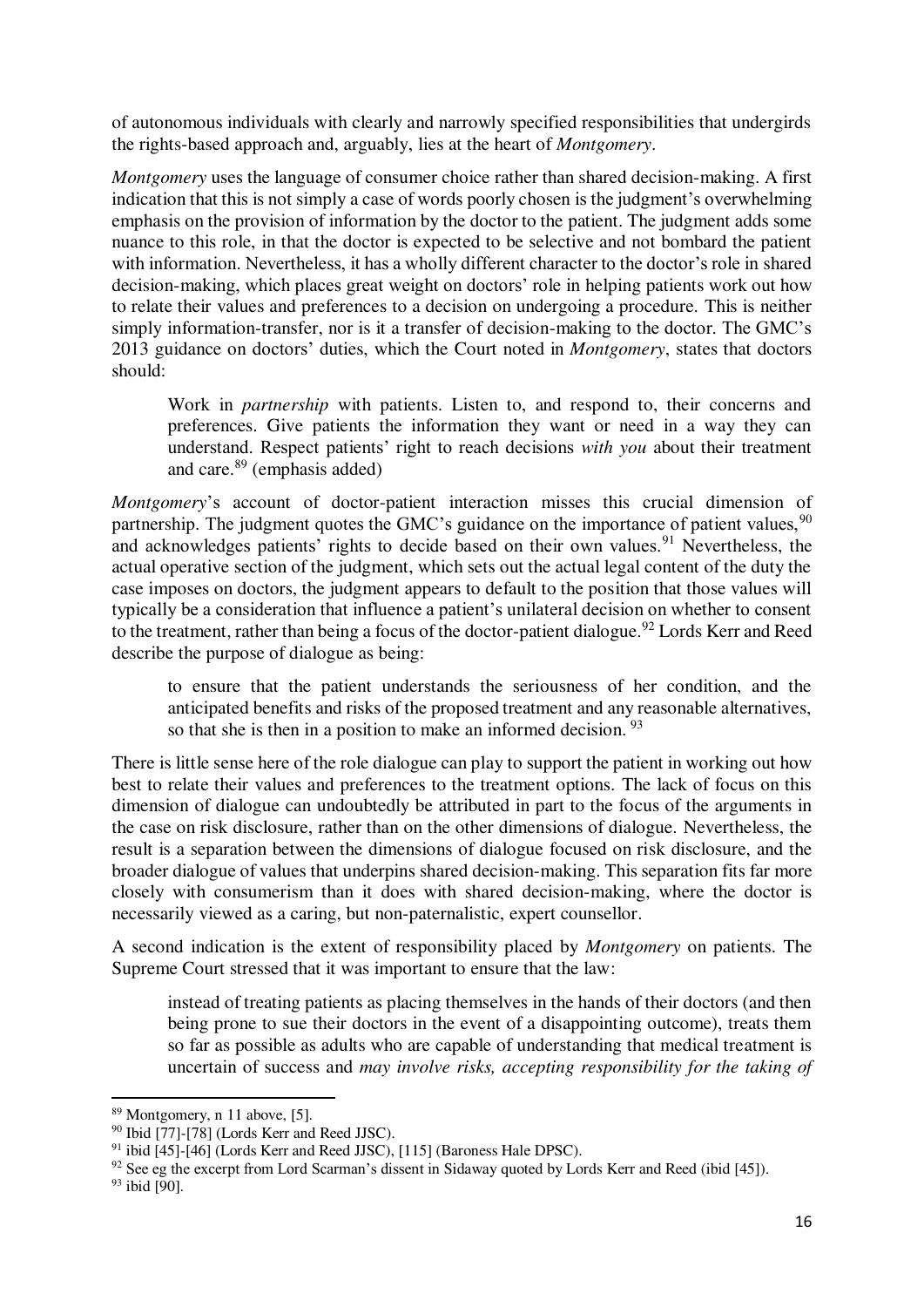<span id="page-17-0"></span>*risks affecting their own lives, and living with the consequences of their choices*. 94 (emphasis added)

The emphasis on transferring risk from doctors to patients is typical of consumerism, which is characterised both by the transfer of risk following a choice, and a form of *caveat emptor*. 95 Individuals are informed of their risks and given the opportunity to take steps to reduce it to their satisfaction; if the risk then eventuates, any blame for the choice rests solely with them.<sup>96</sup> Such a model, unlike shared decision-making, assigns a distanced role to doctors and healthcare organisations, with little broader responsibility beyond imparting relevant information to the patient and then stepping aside to let the patient make the decision and live with its consequences, precisely like any domestic supplier.<sup>97</sup> Isolated, rational decision-making of this type fits a consumer model where the service-provider's responsibilities are exhausted by providing sufficient accurate information to let the consumer make a utility-maximising decision, but it is not compatible with the collective responsibility that is fundamental to shared-decision making.<sup>98</sup>

#### *B. Passive subjects and active choices: The social context of autonomy*

A central reason for the divergence between law and clinical practice in *Montgomery* is that 'consent' as a concept has a very different significance in the two contexts. In terms of *normative* theory, consent is a rich and nuanced concept both in private law generally<sup>99</sup> and in the specific context of medical law.<sup>100</sup> Yet, as commentators on private law have long recognised, consent as a concept in legal *doctrine* lacks most of these normative features. As a private law concept, as distinct from an ethical doctrine, <sup>101</sup> consent is as much about protecting defendants as it is about vindicating the claimant's moral autonomy. It is associated not just with contracts, but also with voluntary assumptions of responsibility, the *volenti* defence, and so on. The private law roots of much of medical law mean that the understanding of consent as an instrument to protect not just patients but also doctors is deeply entrenched in medical law. Although consent prevents encroachments on the patient's bodily integrity,  $102$  it also provides a defence for doctors against claims which would otherwise fall within the tort of battery or constitute a criminal offence, thus protecting them against litigation.<sup>103</sup> In  $Re W$ ,<sup>104</sup> Lord Donaldson MR likened consent to a 'flak jacket' protecting doctors against actions in negligence. The effect, as Prainsack has pointed out, is to increase the agency of some while decreasing the agency of others,<sup>105</sup> and the law regularly holds parties to have 'consented' even if their actual conduct lacked many or most of the features that moral or ethical theory would

<sup>94</sup> Montgomery, [n 11](#page-3-0) above, [81].

<sup>95</sup> Roter, [n 77](#page-14-2) above, 7.

<sup>&</sup>lt;sup>96</sup> B Prainsack, Personalized Medicine: Empowered Patients in the 21<sup>st</sup> Century? (New York: NYU Press, 2017)82.

<sup>&</sup>lt;sup>97</sup> K Hoeyer and N Lynöe, 'Motivating donors to genetic research? Anthropological reasons to rethink the role of informed consent' (2006) 9 Medical Health Care Philosophy 13, 18-19.

<sup>98</sup> B Prainsack, [n 96](#page-17-0) above, 140-143.

<sup>&</sup>lt;sup>99</sup> See eg D Beyleveld and R Brownsword, Consent in the Law (Oxford: Hart Publishing, 2007).

<sup>&</sup>lt;sup>100</sup> See eg A Maclean, Autonomy, Informed Consent, and Medical Law: A relational challenge (Cambridge: Cambridge University Press, 2009).

<sup>&</sup>lt;sup>101</sup> See the discussion of relationship between private law and ethical issues in Miola, n [16](#page-4-0) above, Chapter 2 and 3.

<sup>&</sup>lt;sup>102</sup> See SHE Harmon and A McMahon, 'From Consent to Authorisation and the Transformative Potential of Solidarity' (2014) 22 *Medical Law Review* 572, 590.

<sup>103</sup> ibid 590.

<sup>104 [1994] 4</sup> All ER 627.

<sup>105</sup> Prainsack, [n 96](#page-17-0) above, 79.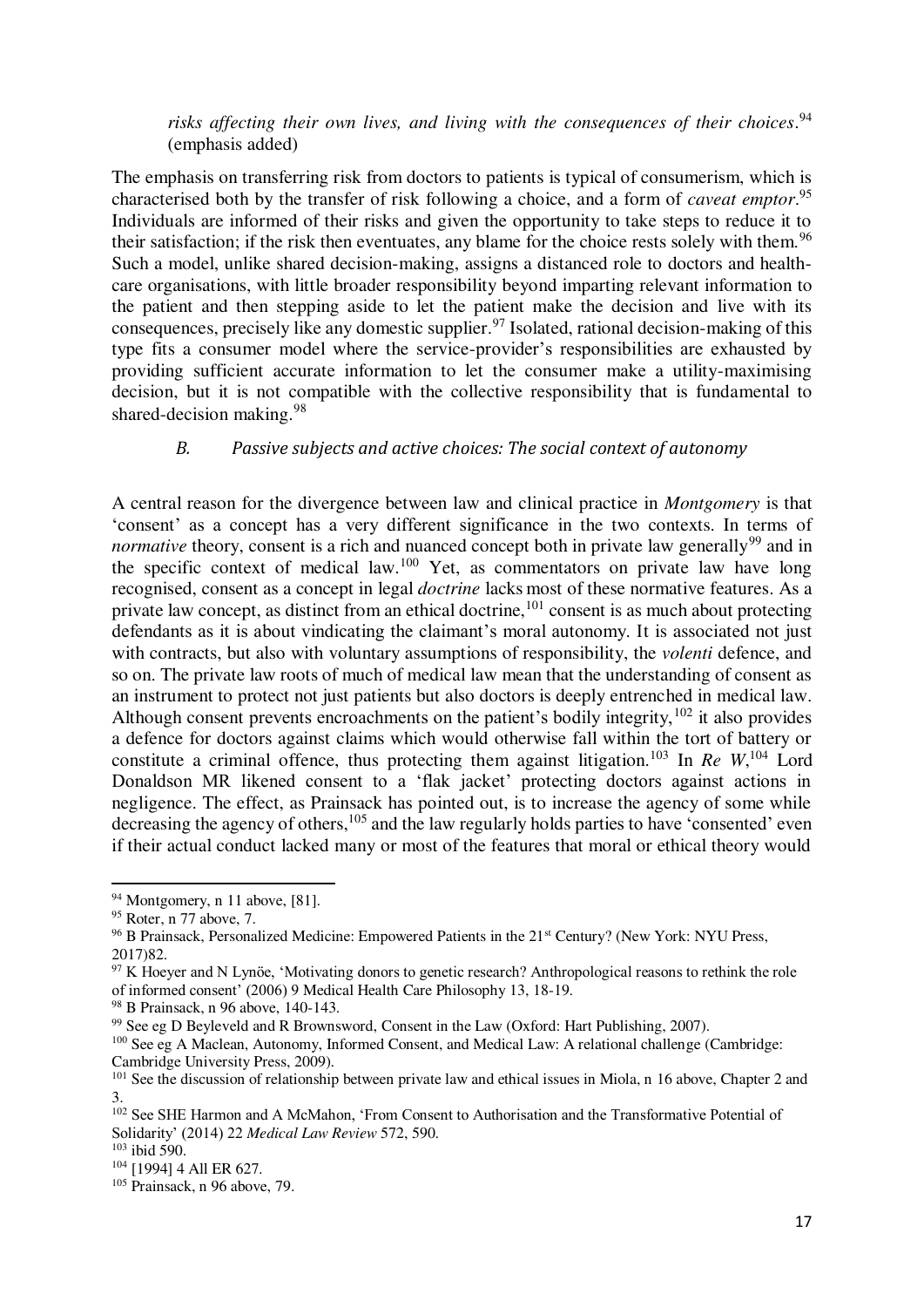associate with consent.<sup>106</sup> As a legal concept, it requires not participation in the making of a decision but submission to a decision made by another;<sup>107</sup> and courts in assessing whether a party has given 'informed' consent are not assessing whether a party was given the opportunity to fully participate in the making of a decision, but whether the party understood the decision to which they were submitting. Clinical practice, in contrast, sees consent precisely as a measure of participation, rooted in values of trustworthiness, openness, and honesty.<sup>108</sup> Consequently, whereas clinical practice can conceive of degrees of consent, and forms or varieties of consent, consent is necessarily a binary concept in private law: one has submitted to a determination, or one has not submitted. Whether that determination was made unilaterally or in a joint process is irrelevant to consent: participation and consent are wholly separate and wholly individuated concepts.

The limitations of this approach are exacerbated by the fact that patients and doctors are rarely equal. Doctor-patient interaction takes place in a social context characterised by relationships of power, trust, and dependence, which have a significant impact on the practical ability of patients to exercise autonomous choice.<sup>109</sup> As scholars of clinical ethics have long been aware, conceptions of consent rooted primarily in autonomy are *inherently* limited in their ability to deal with inequality. Two assumptions underlie these models: firstly, that patients who are given scientific information on the benefits and risks of treatment can make decisions for themselves and, secondly, that 'physicians should not have an investment in the decisionmaking process or in the decision made.'<sup>110</sup> Both assumptions are questionable, promoting a contractual understanding of the obligations of doctors and healthcare institutions which is at variance with how doctors and patients see their relationship—as not contractual, but built on trust. $^{111}$ 

Although the pursuer in *Montgomery* had much less need to rely on her doctor's expertise than a typical patient would have, she was an atypical patient: she had a molecular biology background, she worked as a hospital specialist with a pharmaceutical company, and her mother and sister were general medical practitioners. *Britten v Tayside Health Board*<sup>112</sup> involved a more typical patient. The patient in *Brittan* had not been warned that the treatment he received might cause a relapse in his bipolar disorder. Other treatments would have avoided the risk. The Court held that the patient could not recover, as he had failed to establish causation. This was because, on the balance of probabilities, it was likely that the patient would have followed the doctor's recommendation even if the risk had been disclosed.

Underlying this is the problem which Jonathan Montgomery has described as the law's failure to take seriously the idea of 'patients as citizens', and instead defaulting to treating them as `passive recipients of altruistic care.'<sup>113</sup> The paradoxical result is that as the law stands, more assertive and less vulnerable patients are given more protection by the law: because they are more likely to be assertive and challenge the doctor's advice, they are more able to prove causation. More vulnerable patients, who are arguably normatively most in need of legal protection, are less likely to be able to prove causation, because they are more likely to repose

<sup>106</sup> A Robertson, 'The Limits of Voluntariness in Contract' (2005) 29 Melbourne University Law Review 179.  $107$  For a full argument on the limits of private law concepts of consent in the context of contract, see MJ Radin, Boilerplate: The Fine Print, Vanishing Rights, and the Rule of Law (Princeton: Princeton University Press, 2012).

<sup>&</sup>lt;sup>108</sup> Samuel et al, [n 47](#page-8-0) above, 2.

<sup>109</sup> Corrigan, [n 17](#page-4-1) above, 788.

<sup>&</sup>lt;sup>110</sup> C Charles, A Gafni, and T Whelan, [n 71](#page-14-0) above, 657.

 $111$  Turog, [n 55](#page-8-2) above, 40.

<sup>112</sup> [2016] SC DUN 75.

<sup>113</sup> Montgomery, n [5,](#page-2-1) 34-35.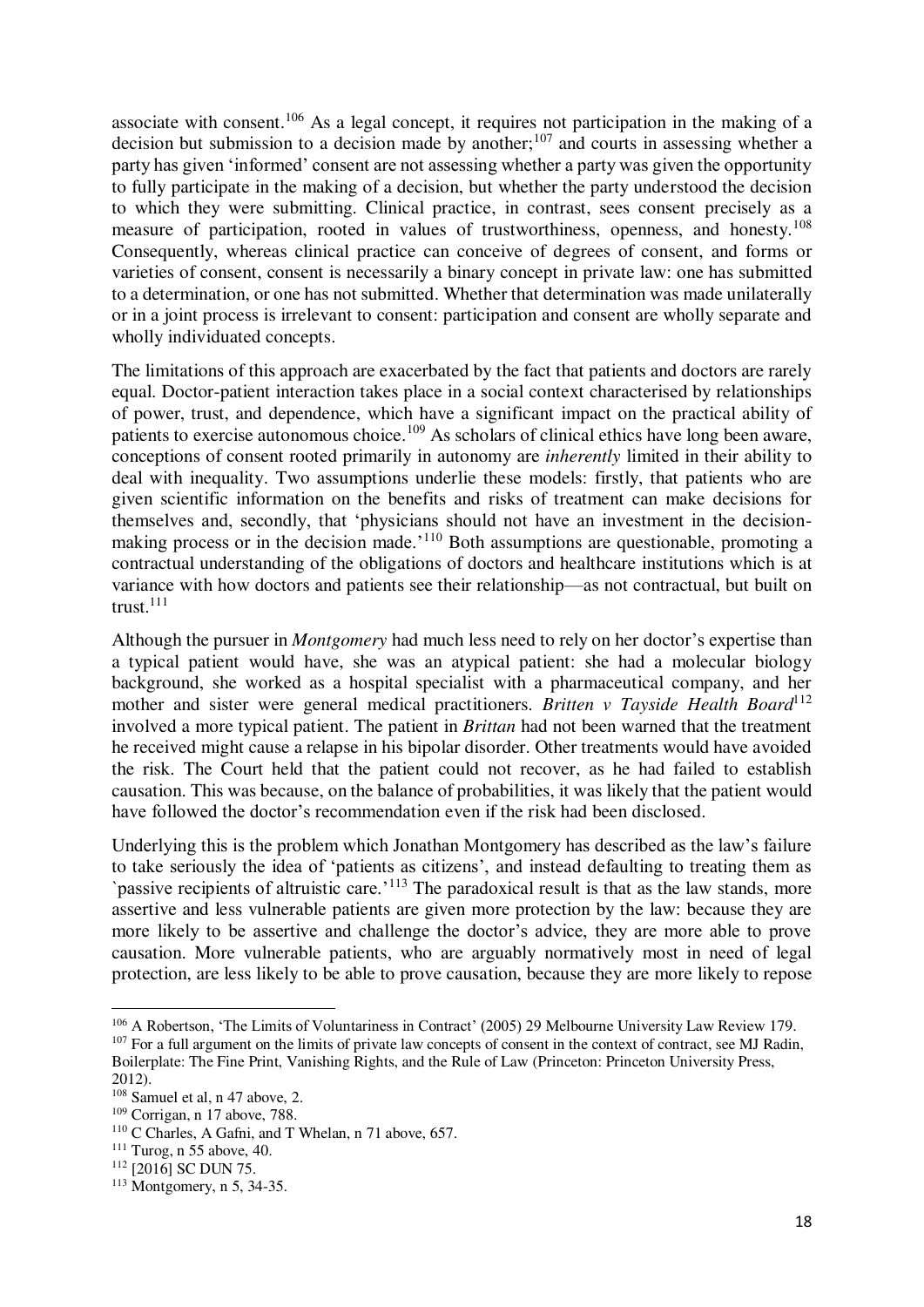trust in doctors and accept their advice. *Montgomery* thus reproduces a much-criticised feature of *Sidaway*:<sup>114</sup> namely, the fact that it gave far greater control to certain categories of patients. It is hard to see how such a position can be defended, and it sits at best uneasily with the justifications for the shift put forward by the Supreme Court in *Montgomery*, but it reflects deeper issues with the law's approach to consent. The Australian experience with causation under the very similar rule in *Rogers v Whitaker*,<sup>115</sup> which influenced the Supreme Court in *Montgomery*, lends considerable support to the idea that this is a necessary consequence of the approach to informed consent that undergirds *Montgomery*.<sup>116</sup> This has non-trivial implications. In pre-*Montgomery* surveys, practitioners acknowledged that they regularly guided patients towards particular outcomes; $^{117}$  yet the availability of a remedy under *Montgomery* has little connection with whether the doctor's guidance reflected a genuine attempt to assist the patient in relating their values to available treatment options.

The task of causation in relation to shared decision-making properly ought to be to identify situations where the harm was a product of epistemic uncertainty rather than a failure to create a truly joint decision—for example, if a joint decision would have been the same as the actual decision. What causation actually does in *Montgomery*, however, is to dilute the obligation to work to ensure that a decision is actually a joint product of doctor and patient. Recent work by Devaney et al has shown that courts pre-*Montgomery* had been willing to relax causation principles to protect patients, for example if patients could show they would have delayed procedures if they had been properly informed of risks, even if they could not prove they would have refused the treatment.<sup>118</sup> Yet in their view, post-*Montgomery* English courts have been 'less generous to patients in the approach they have adopted to causation'.<sup>119</sup> They argue for caution in using causation as a control device on informed consent claims as has happened in the Australian approach, $120$  because it 'runs the risk of undermining all that Montgomery purports to bring in terms of a more sympathetic standard of disclosure.'<sup>121</sup>

This reflects an inherent problem with autonomy which, despite its conceptual allure, is in fact functionally unsuitable for the role *Montgomery* assigns it because of its inability to capture elements of reliance and trust, $122$  and its tendency to draw the focus away from the obligations doctors and hospitals owe to patients.<sup>123</sup> As Brody<sup>124</sup> has pointed out, this is because autonomy elides the distinction between intentionality (that a decision reflects the patient's values, not someone else's) and voluntariness (that the decision was genuinely the patient's, and not something they were induced to choose by someone). This distinction is of crucial importance to understanding the actual nature of the normative issues in relation to informed consent, as cases like *Britten* demonstrate. The breach in *Britten* related to intentionality: that the doctor failed to work with the patient to find a decision that reflected his values. Had *Britten*—or, for

<sup>114</sup> [1985] AC 871, 895 (Lord Diplock). For a critical analysis of this case see: M Brazier, 'Patient Autonomy and Consent to Treatment: The Role of Law?' (1987) 7 LS 169-93. It is worth noting that *Montgomery* acknowledges this criticism (see esp [58]), but ends up adopting a test that replicates it.

<sup>115</sup> (1992) 175 CLR 479 (HCA).

<sup>116</sup> See in particular Rosenberg v Percival [2001] HCA 18, (2002) 205 CLR 434, and its relationship with Chappel v Hart (1998) 195 CLR 232 (HCA).

<sup>&</sup>lt;sup>117</sup> R Heywood, A Macaskill, and Kevin Williams, 'Informed Consent in Hospital Practice: Health Professionals' Perspectives and Legal Reflections' (2010) 18 Medical Law Review 152.

<sup>&</sup>lt;sup>118</sup> Devaney et al, [n 58](#page-9-0) above, 27

<sup>119</sup> Ibid, 27.

<sup>120</sup> See also: MK Smith and T Carter, 'Montgomery, informed consent and causation of harm: lessons from Australia or a uniquely English approach to patient autonomy?' (2018) 44 JME 384-388.

 $121$  Devaney et al, [n 58](#page-9-0) above, 27,

<sup>122</sup> O O'Neill, Autonomy and Trust in Bioethics (Cambridge: Cambridge University Press, 2002), 24-30.

<sup>123</sup> ibid 79-85.

 $124$  Brody, n [48](#page-8-3) above, 1-2.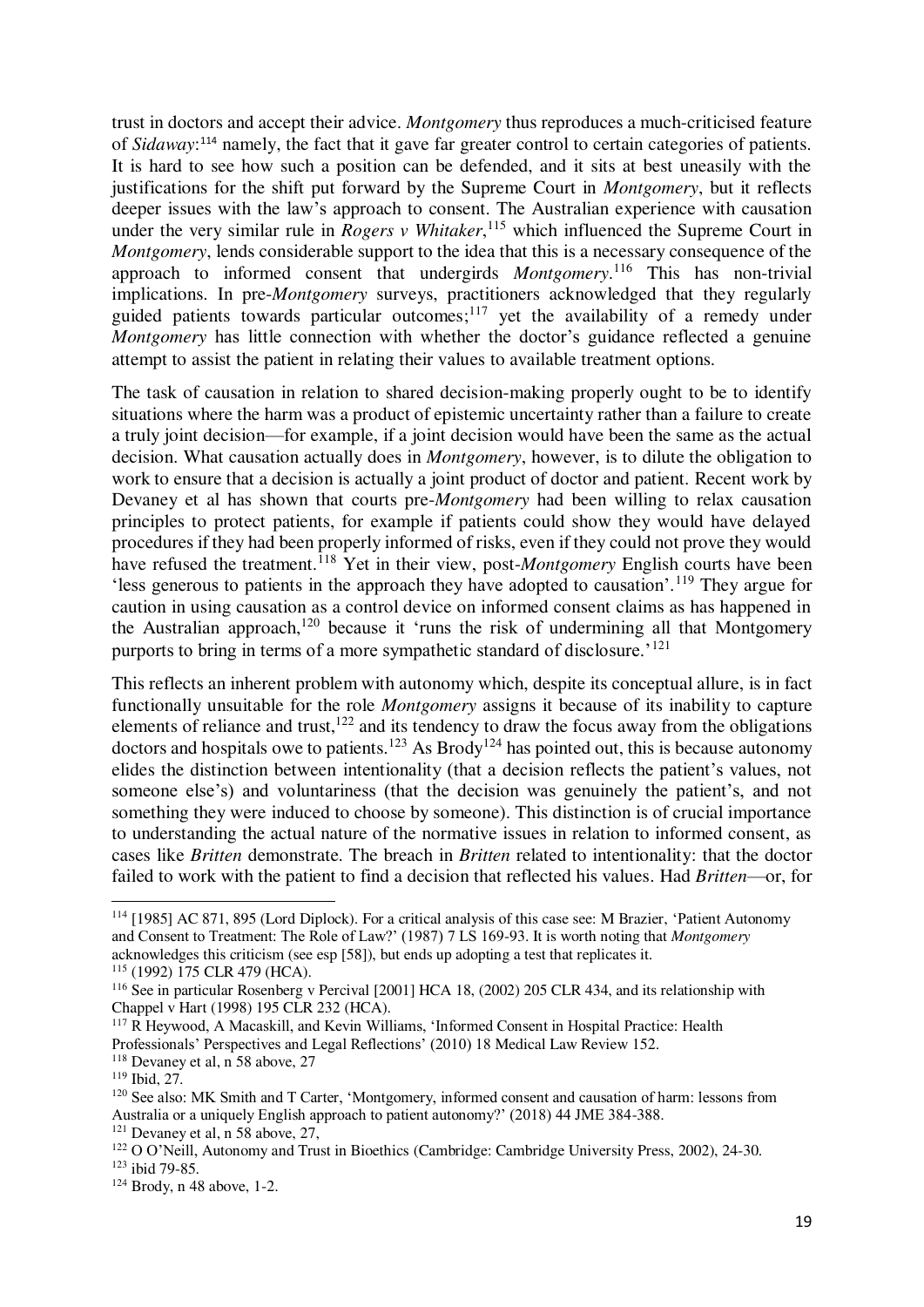that matter, the Australian cases following *Rogers v Whitaker*— been understood in this way, causation would have posed far less of a challenge for vulnerable patients than it actually did. Such an approach would, arguably, also have provided a better framework for dealing with *Montgomery* itself.

#### *C. Law, society, and institutional dialogue: A failure to communicate?*

The previous sections have given us a clearer sense of the underlying issue, and of the conceptual frameworks that can help form the basis of a legal response. Actually framing a response, however, requires taking account not just of the social context, but also of the institutional context, and of the relationship between legal and social institutions. This not only affects the powers of patients and doctors, but also influences how decisions are made and options evaluated, in ways that materially affect the effectiveness of patient-centred processes.<sup>125</sup> Consider, for example, the making of an evaluative judgment, based on a particular conceptual framework such as 'risk' or 'consent'. As the discussion in the previous section has shown, the use of the same *word* in law and medicine can mask the fact that the two domains are working with different *conceptions* of the phenomenon underlying the word. Consent, for example, is an open-textured concept—a 'mere legal shell' which has to be 'filled out with the aid of moral principles' before it can be applied.<sup>126</sup> The meaning and significance an actor assigns to an open-textured concept is strongly influenced by the institutional environment in which its meaning and significance are interpreted.<sup>127</sup> It will almost inevitably have multiple meanings in different interpretative communities,  $128$  unless those communities share common points of reference (which law and medicine typically will not).

This is true not just of consent, but also of concepts like materiality. As used in *Montgomery*, materiality entails making a multi-layered assessment involving, firstly, constructing a reasonable person 'in the patient's position' and, secondly, assessing whether that reasonable person would regard particular risk as 'significant'. This involves a hybrid of subjective and objective tests: the law assesses what a *particular* patient would attach significance to while also imposing objective criteria on that particular patient by asking what a *reasonable* person in that position would feel.<sup>129</sup> The difficulty of this hybrid test is exacerbated by the fact that in medicine, risk is primarily an actuarial concept, assessed using techniques such as probabilities and decision trees.<sup>130</sup> Cultural conceptions affect *attitudes* to risk, but not risk itself.<sup>131</sup> In contrast, although law embeds a number of different conceptions of risk, actuarial risk plays a minimal role.<sup>132</sup> The legal understanding of materiality of risk will in consequence necessarily differ from the medical understanding unless there is engagement and shared thinking on materiality across the two domains.<sup>133</sup> Engagement and shared thinking are, however, made considerably harder when the law is based on a consideration which, like the

<span id="page-20-0"></span><sup>&</sup>lt;sup>125</sup> See e.g. G Elwyn et al, "Many miles to go...": a systematic review of the implementation of patient decision support interventions into routine clinical practice' (2013) 13 BMC Medical Informatics and Decision Making S14; WA Nelson and T Walsh, 'Ensuring patient-centred care' (2014) 29(4) Healthcare Executive 40.

<sup>126</sup> HLA Hart, The Concept of Law (Oxford: Oxford University Press, 1961) 199-200.

 $127$  For further discussion of the significance of open-textured principles within an institutional context, see A McMahon, *The Morality Provisions in the European Patent System: An Institutional Examination* (PhD Thesis, University of Edinburgh 2016), chapter 2.

<sup>&</sup>lt;sup>128</sup> See P Drahos, 'Biotechnology Patents, Markets and Morality' (1999) 21 EIPR 441-449.

<sup>129</sup> *Thefault v Johnston* [2017] EWHC 497 (QB).

<sup>&</sup>lt;sup>130</sup> For an overview of decision trees, see A Schwartz and G Bergus, Medical Decision Making: A Physician's Guide (Cambridge: Cambridge University Press, 2008) 107-110.

<sup>&</sup>lt;sup>131</sup> Schwartz and Bergus, [n 130](#page-20-0) above, 59-61.

<sup>&</sup>lt;sup>132</sup> See generally J Steele, Risk and Legal Theory (Oxford: Hart. 2004).

<sup>&</sup>lt;sup>133</sup> For an analogous point on the difference between legal and moral reasoning, see N MacCormick, Practical reason in Law and Morality (Oxford: OUP, 2008) 172.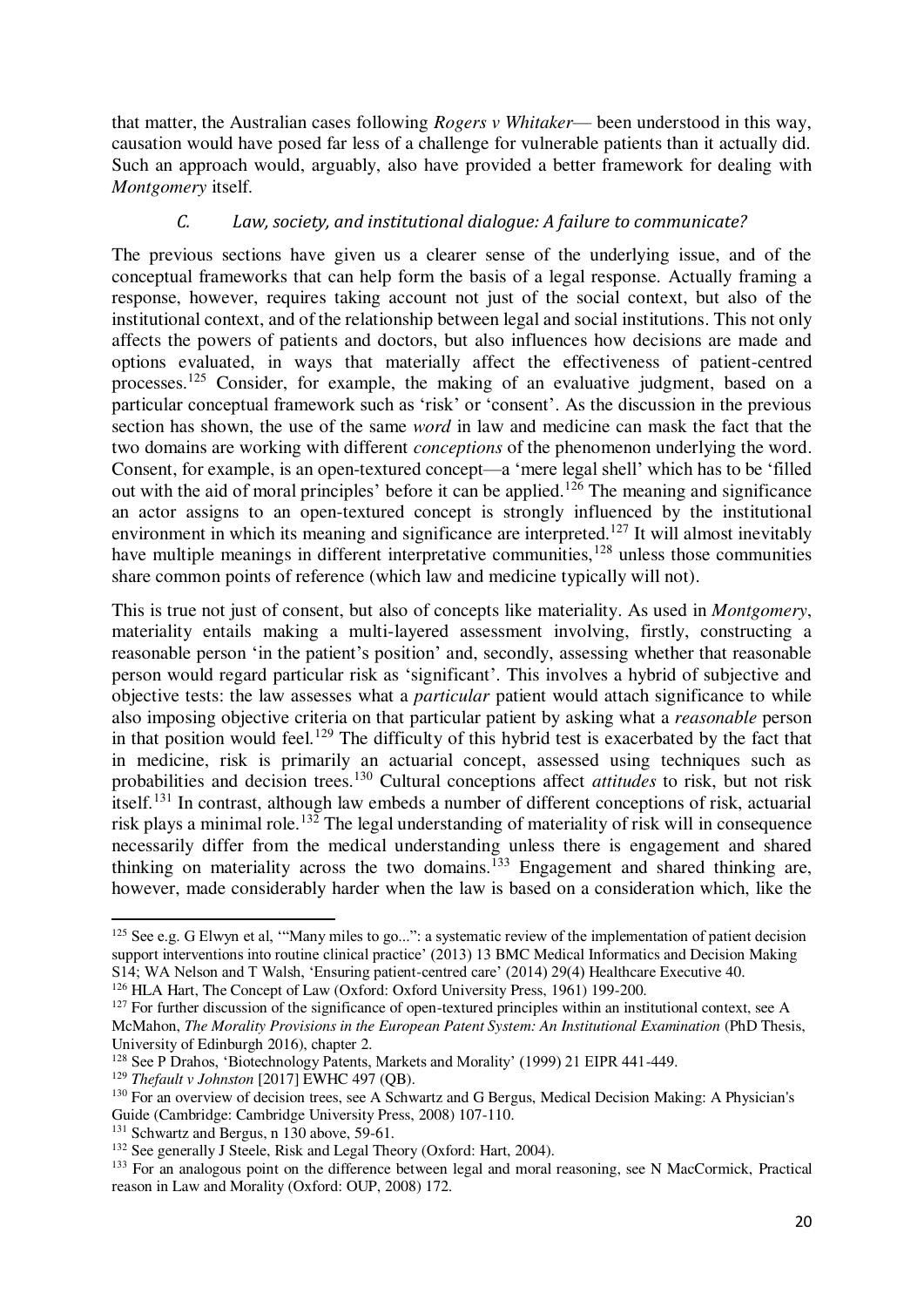version of autonomy in *Montgomery*, is at variance with how doctors and patients view their relationship. The result is a high degree of uncertainty for doctors on what the law requires of them in an individual case.

This has a particularly strong impact in an environment like healthcare, which is characterised by a high degree not just of professionalization, but also professional fragmentation through the absence of a single overarching professional body with oversight over all relevant professions. A key characteristic of professions is their ability to control and regulate themselves through professional standards, codes of conduct, and other such norms prescribed by professional bodies.<sup>134</sup> When the social character of the relationship between professionals and the public changes, the law is faced not just with shifting social expectations, but also with shifting professional norms, which almost inevitably also evolve in response to these changes but not always symbiotically with or even in the same direction as social expectations. *Montgomery* instantiates this, because the issue of informed consent has been one to which professional bodies have devoted considerable time, and because the responses to *Montgomery* have brought out divisions not just between lawyers and the medical profession, but also between the medical profession's regulatory bodies and medical practitioners.

<span id="page-21-0"></span>The result is an institutional gap, whose existence makes the legal assessment of medical judgment problematic. Although the medical sphere is institutionally different from the legal sphere, medicine cannot ignore the law. It must therefore find a way of adapting to the law. Institutional theorists describe the resulting process as 'isomorphism',<sup>135</sup> a 'constraining process which forces one unit in a population to resemble other units that face the same set of environmental constraints.<sup>'136</sup> Where the institutional environments in questions are not sufficiently similar to replicate or anticipate each other's interpretation of open-textured concepts (as medicine and law are not), 'soft' harmonisation is difficult to achieve. Instead, a *coercive* form of isomorphism occurs, where homogenisation results from pressure exerted on an organisation by external organisations, either because it depends on them or because of cultural expectations within broader society.<sup>137</sup>

Coercive isomorphism will not always work, however. It can have adverse consequences even if it is well intentioned. This is partly because of the stakes involved. Where the liability and reputation of practitioners and their organisations are placed at risk, they may tend towards approaches that seek to 'second guess' the likely judicial assessment of materiality, but without the institutionally embedded interpretative thought-styles that exist within law.<sup>138</sup> As Helmke and Levitsky have shown, under such circumstances institutional divergences can result in the two institutions being *accommodating*, where the medical community as the weaker institution recognises that it lacks the ability to influence law, a stronger institution, and seeks instead to mitigate its effects. Alternately, they may become *competing*, where the medical profession tries to alter or even subvert the effect the legal rules were designed to have. Either relationship

<sup>134</sup> See E Freidson, Professionalism: The third logic (London: Polity Press, 2001). 'Profession' is a heavily contested concept within sociology, which several scholars questioning whether the category is a useful one. This article, however, uses the phrase as a legal category rather than a sociological category, to describe a set of social institutions which, for historical reasons, have self-run bodies which set their own standards, to which the law has historically had regard.

<sup>&</sup>lt;sup>135</sup> P DiMaggio and W Powell, 'The Iron Cage Revisited: Institutional Isomorphism and Collective Rationality in Organizational Fields' (1983) 48 American Sociological Review 147. For further discussion, see [self-identifying reference removed].

<sup>&</sup>lt;sup>136</sup> DiMaggio and Powell, n [135](#page-21-0) above, 149.

<sup>137</sup> ibid 149-150.

<sup>&</sup>lt;sup>138</sup> On the significance of thought styles, see M Douglas, How Institutions Think (Syracuse: Syracuse University Press, 1986).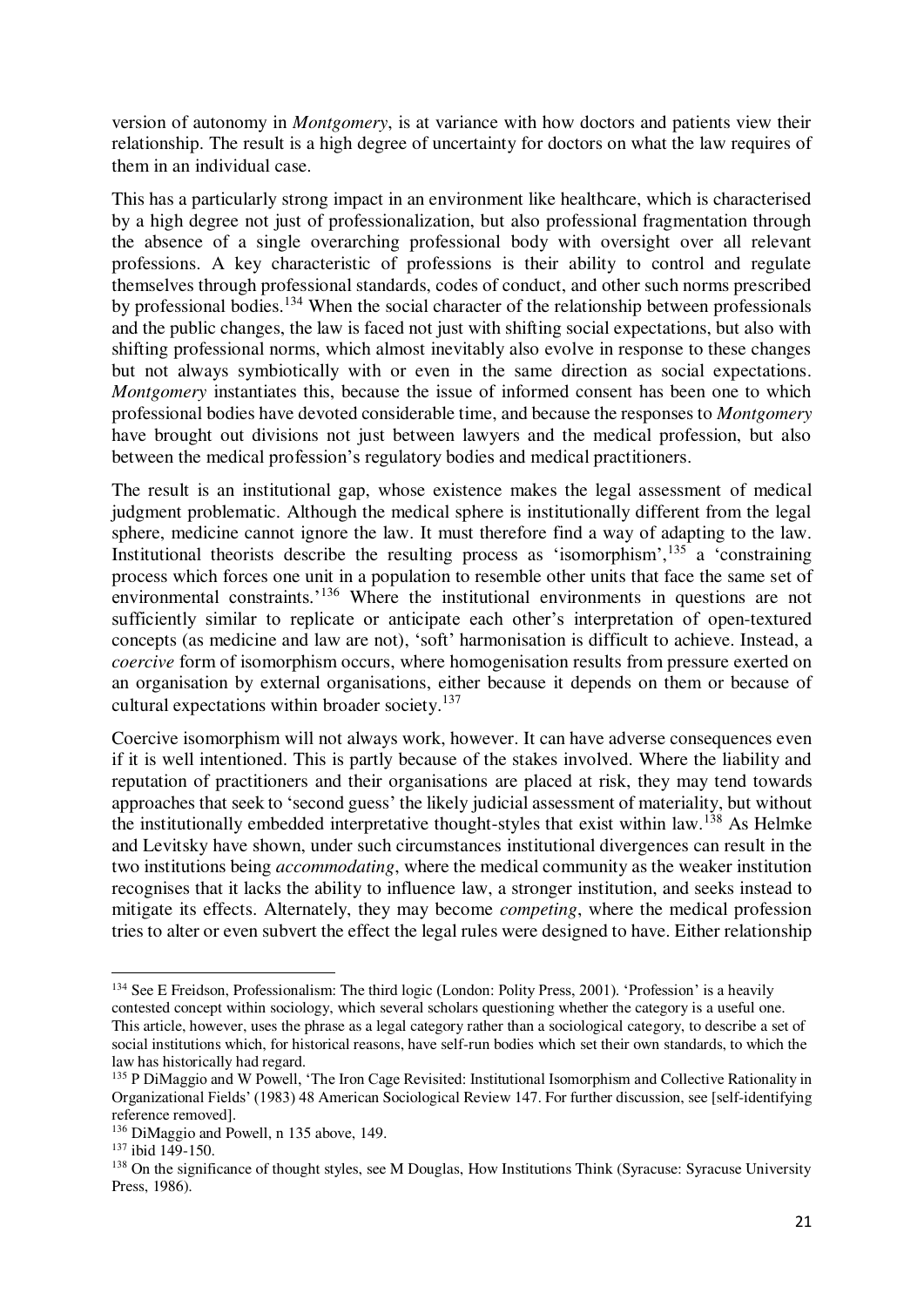<span id="page-22-0"></span>can, over time, undermine both the legitimacy of the legal system and perceptions as to the desirability of the outcomes it seeks to promote. A proper balance requires institutions to be *complementary*, such that each seeks to support the other.<sup>139</sup> Achieving this is not straightforward, however, unless the law takes express account of the need for institutional dialogue, and selects conceptual frameworks based on their transplantability into the context of medical practice and their ability to support not just law's adjudicatory function but, more fundamentally, its hortatory function.<sup>140</sup>

These challenges are exacerbated by two other factors. The first is that doctors in general do not know the law. Surveys carried out before *Montgomery* showed that the medical profession frequently either did not know or misunderstood what the law required of them in obtaining informed consent,<sup>141</sup> and a GMC survey of doctors in 2017 showed very low awareness of Montgomery.<sup>142</sup> Secondly, the manner in which doctors reason about ethical decisions differs fundamentally from legal reasoning. Studies of ethical decision-making by doctors have shown that we do not yet fully understand how they use ethical principles in making decisions, nor how more specific situational factors influence their use of ethical principles in making decisions, nor even the types of reasoning they deploy to deal with these challenges.<sup>143</sup>

A second dimension arises from the fact that decision-making in the modern health system is in very large part *organisationally* governed. Like much of private law, *Montgomery* assumes that doctor-patient interaction takes place exclusively between individuals—the individual doctor and individual patient—free from organisational constraints. In modern healthcare, however, doctors and patients do not deal with each other as mere individuals. They deal with each other in the context of complex, all-encompassing institutional structures, policies, and procedures— including the many layers of trusts and bodies within the NHS each with their own policies—and in large teams covering multiple specialisms. Hospitals, managers, trusts, and their rules and processes play a central role in the medical system, and all but minor treatments are typically carried out by referral to a team in a hospital or specialist care facility.

*Montgomery*, however, does not consider organisations or their role in decision-making, save in passing: its model of decision-making assumes interaction between disaffiliated individuals, unconstrained by any broader institutional or organisational context.<sup>144</sup> The failure to acknowledge or engage with the role of organisations is problematic, because organisational goals and motivations are not the same as the goals and motivations of individual doctors. *Montgomery* envisages a situation where the making of decisions is influenced by either therapeutic grounds or value grounds, and it assigns the former wholly to the doctor's domain, and the latter wholly to the patient's domain. The doctor's duty is breached where a doctor trespasses on the patient's domain—either directly by making a value choice that the patient should have been allowed to make, as Dr. McLellan did in *Montgomery* itself, or indirectly by failing to alert the patient to a value choice by not disclosing a material risk.

<sup>&</sup>lt;sup>139</sup> G Helmke and S Levitsky, 'Informal institutions and comparative politics: A research agenda' (2004) 2 Perspectives on Politics 735.

 $140$  Atiyah, n [69](#page-13-0) above.

<sup>&</sup>lt;sup>141</sup> L Fisher-Jeffes, C Barton, and F Finlay, 'Clinicians' knowledge of informed consent' (2007) 33 JME 181.

<sup>&</sup>lt;sup>142</sup> Community Vision, [n 49](#page-8-1) above, 4.

<sup>143</sup> Page, [n 53](#page-8-4) above, 6-7.

<sup>&</sup>lt;sup>144</sup> Decision-making is also embedded within complex inter-personal relations, which are discussed within relational accounts of autonomy. See especially C Mackenzie and N Stoljar (eds), Relational autonomy: feminist perspectives on autonomy, agency and the social self (New York: Oxford University Press, 2000). See also V Entwhistle, 'Supporting Patient Autonomy: The Importance of Clinician-patient Relationships' (2010) 25 Journal of General Internal Medicine 741.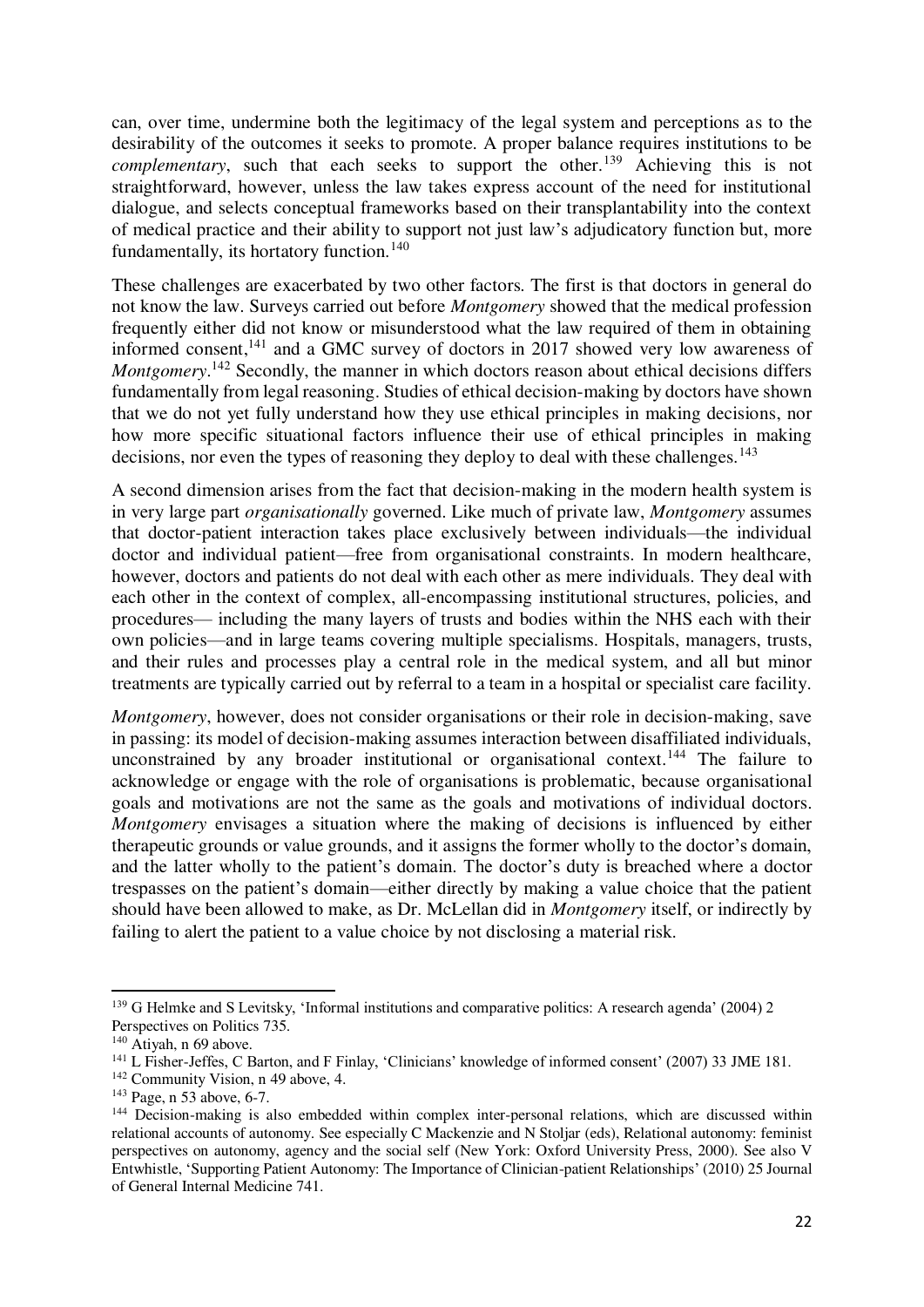Organisations, however, make decisions not merely on value or therapeutic grounds, but also on *operational* grounds—and it is arguably these operational grounds that are most salient in large, complex organisations with a powerful and deeply embedded managerial class. For such an organisation, a key priority is to seek legitimacy for its approach to making treatment decisions, in order to fend off liability and protect the standing of the organisation. Due to their nature, however, operational considerations—unlike therapeutic and value considerations—are blind to the requirements and characteristics of the individual case.

The divergence between the goals and motivations of healthcare organisations and those of the medical profession has long been of concern to professional bodies.<sup>145</sup> GMC surveys of doctors suggest that organisational policies hamper shared decision-making, for example the limited time doctors are given with patients; the limited time available for training on communication and other soft skills required for effective dialogue with patients; and resource constraints under which treatments agreed between patients and doctors are denied due to limited budgets.<sup>146</sup> Cultural issues also matter. Does the spirit of the healthcare organisation's policies and procedures reflect an atomised understanding of individuals dealing with each other through legalised, socially disembedded processes? Or are they suffused with the social and ethical expectations patients have of doctors?<sup>147</sup>

This affects the models of decision-making discussed in Table 1, because it creates the possibility of situations where both doctors and patients have little power. Table 1 suggests that the outcome in such cases is 'indecision'. In the world of the NHS, however, 'indecision' is not a therapeutic option. A doctor treating a patient within the NHS does not have the option of stating: "No decision was made on how to treat the patient's condition." Even if the decision that is made is to leave the patient's condition untreated, or to maintain the status quo, that is a treatment decision, not indecision. In reality, the outcome in such situations is proceduralism determination by routinised processes which are influenced more by organisational priorities than professional norms. The paternalism/consumerism dichotomy of *Montgomery* focuses on only one dimension of decision-making, namely, *individual* discretion and the relative power of doctors and patients. Yet there is also a second dimension, whose focus is on the distribution of power between individuals and organisations. Shared decision-making represents a situation where organisational procedures play a relatively weak role, facilitating rather than constraining individual action. In contrast, where procedures and processes play a controlling rather than facilitatory role, doctors as much as patients are left in a state of 'powerless discretion', in Sarfatti Larson's evocative phrase.<sup>148</sup>

Indeed, case law since *Montgomery* demonstrates the limits of the law in constraining proceduralism. In *A v East Kent Hospitals*,<sup>149</sup> for example, one of the clinicians involved had made extensive use of 'decision trees'—a tool that uses statistical probabilities in deciding how to evaluate a situation—in making decisions as to what risks were material.<sup>150</sup> Such a tool is a far cry from the principled, supportive discussions that shared decision-making envisages, but

<sup>145</sup> See e.g. World Medical Association, Declaration of Seoul on Professional Autonomy and Clinical Independence (59th WMA General Assembly, Seoul, Korea, October 2008) at [https://www.wma.net/policies](about:blank)[post/wma-declaration-of-seoul-on-professional-autonomy-and-clinical-independence/.](about:blank)

<sup>&</sup>lt;sup>146</sup> Community Vision, [n 49](#page-8-1) above, 19-22.

<sup>&</sup>lt;sup>147</sup> WA Nelson, JJ Donnellan, and G Elwyn, 'Implementing shared decision making: An organizational imperative' in G Elwyn, A Edwards, and R Thompson (eds), Shared Decision-Making in Health Care: Achieving evidence-based patient choice (Oxford: Oxford University Press, 3<sup>rd</sup> edn, 2016).

<sup>148</sup> M Sarfatti Larson, The Rise of Professionalism: A Sociological Analysis (Berkeley: University of California Press, 1978) 237.

<sup>149</sup> [2015] EWHC 1038 (QB)

 $150$  Schwartz and Bergus, [n 130](#page-20-0) above, 107-110.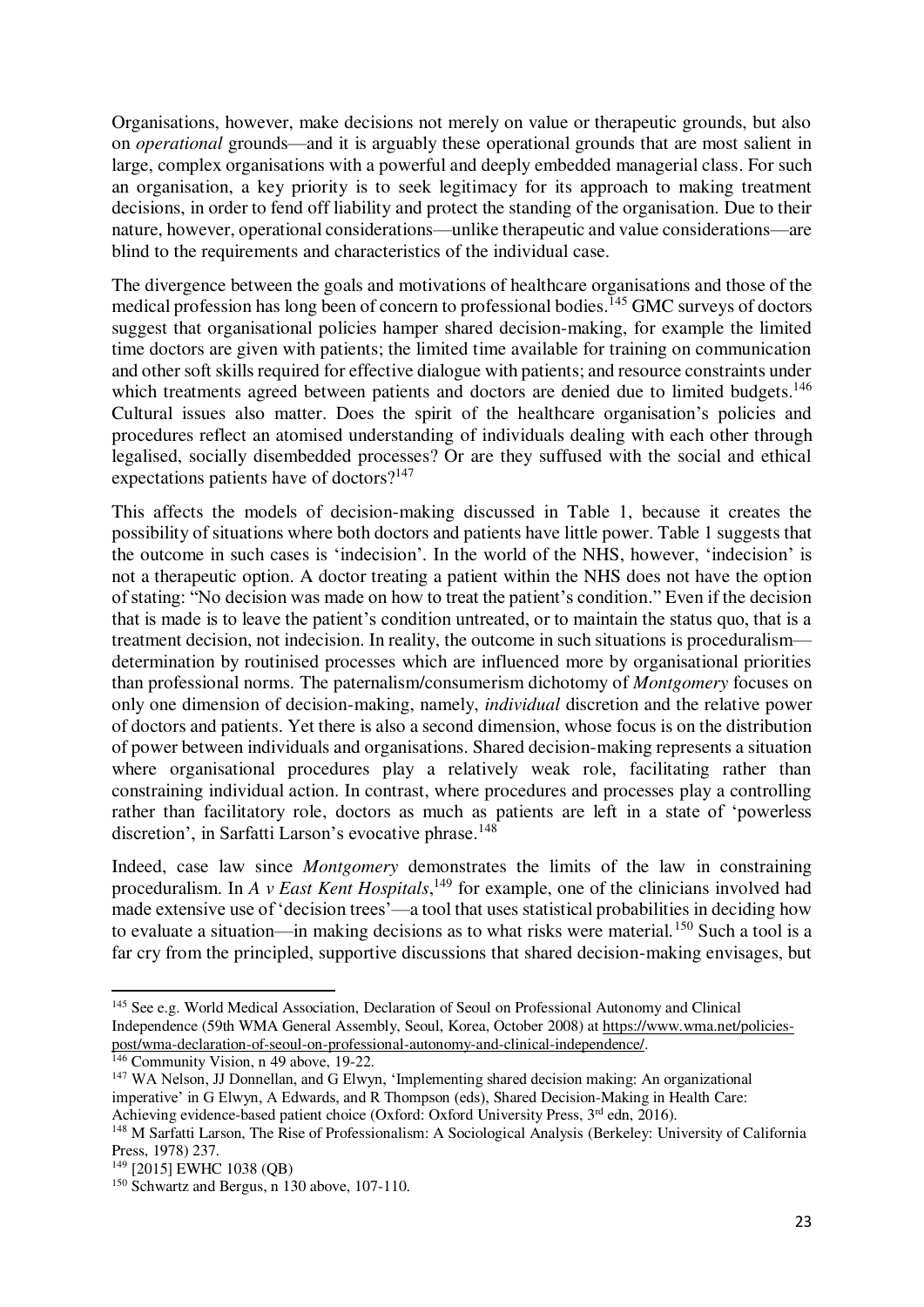it is typical of how doctors function in a heavily regulated organisational environment. The same is true of other aspects of risk-communication, such as the use of standardised information, in accessible formats such as podcasts and apps, to explain risks and treatment options to patients, which although organisationally attractive run the risk of being too generic to be useful.

The ruling in *Montgomery* provides the court with no conceptual tools to deal with the broader question of the responsibility of medical institutions to individuals—doctors as well as patients—who place their trust in them.<sup>151</sup> This explains the otherwise puzzling reaction of professional bodies to *Montgomery*. The gap between legal and medical understandings of consent and risk creates a strong possibility that the law's influence on medical practice will tend towards unidirectional, coercive isomorphism rather than soft harmonisation. In such a situation, the formal institutions of law and the informal institutions constituted by practices and guidelines of hospitals and professional bodies are likely to be accommodating or competing, rather than complementary, in the sense discussed by Helmke and Levitsky.<sup>152</sup> The resulting lack of control, coupled with the power of healthcare organisations over the doctorpatient relationship, creates conditions favouring policies oriented towards liability management rather than a holistic consideration of the patient's best interests. *Montgomery*'s consumerist focus, and the *caveat emptor* mentality which come with this, only compounds the problem. In this, again, it highlights that social responsiveness depends on a far deeper contextual engagement with empirical realities and broader contexts of decision-making than private law typically shows.

### **IV. RECONCEPTUALISING THE PROBLEM: THE ROLE OF FUNCTIONAL COMPLEMENTARITY**

The previous sections have argued that the issues with *Montgomery* reflect deep-running problems in the common law system. Yet given that the common law is likely to continue to play a key role in dealing with healthcare, absent a dramatic overhaul of the legal system the task must be to work to address these problems within the institutional confines of the common law. As this article has argued, the answer to this issue lies in rethinking the way in which the common law engages with social expectations. *Montgomery* provides an excellent illustration both of why the current approach to achieving a responsive medical law is so deeply problematic, and what form a new approach might take. At its heart, social responsiveness requires the law to take its starting point in patient needs—that is to say, in what they expect and require from healthcare organisations and from the doctor-patient relationship—rather than the law's construction of what their responsibility should be, and to translate them into rules that embed a propensity to producing those outcomes in the functioning of healthcare institutions. Judicial responses to changing social needs, however, fall almost without exception into two broad archetypes. The first, which in a regulatory context would be classed as a form of 'command and control', involves shaping independent responses to underlying social shifts, grounded in distinctively legal values and principles rather than in the social perceptions. The second, which, in a regulatory context would be treated as a form of selfregulation, involves leaving the issue to be regulated by professional norms, either by incorporating these norms into the law or by keeping the law to *de minimis* standards, leaving more intrusive regulation to professional bodies. Informed consent instantiates this dichotomy, in as much as *Montgomery* marks a decisive shift from the latter approach (taken in *Sidaway*) to the former. Yet neither approach in and of itself can offer adequate support to build a more

<sup>&</sup>lt;sup>151</sup> K Hoever and N Lynöe, 'Motivating donors to genetic research? Anthropological reasons to rethink the role of informed consent' (2006) 9 Medicine, Health Care and Philosophy 13, 21.

<sup>&</sup>lt;sup>152</sup> Helmke and Levitsky, n [139](#page-22-0) above.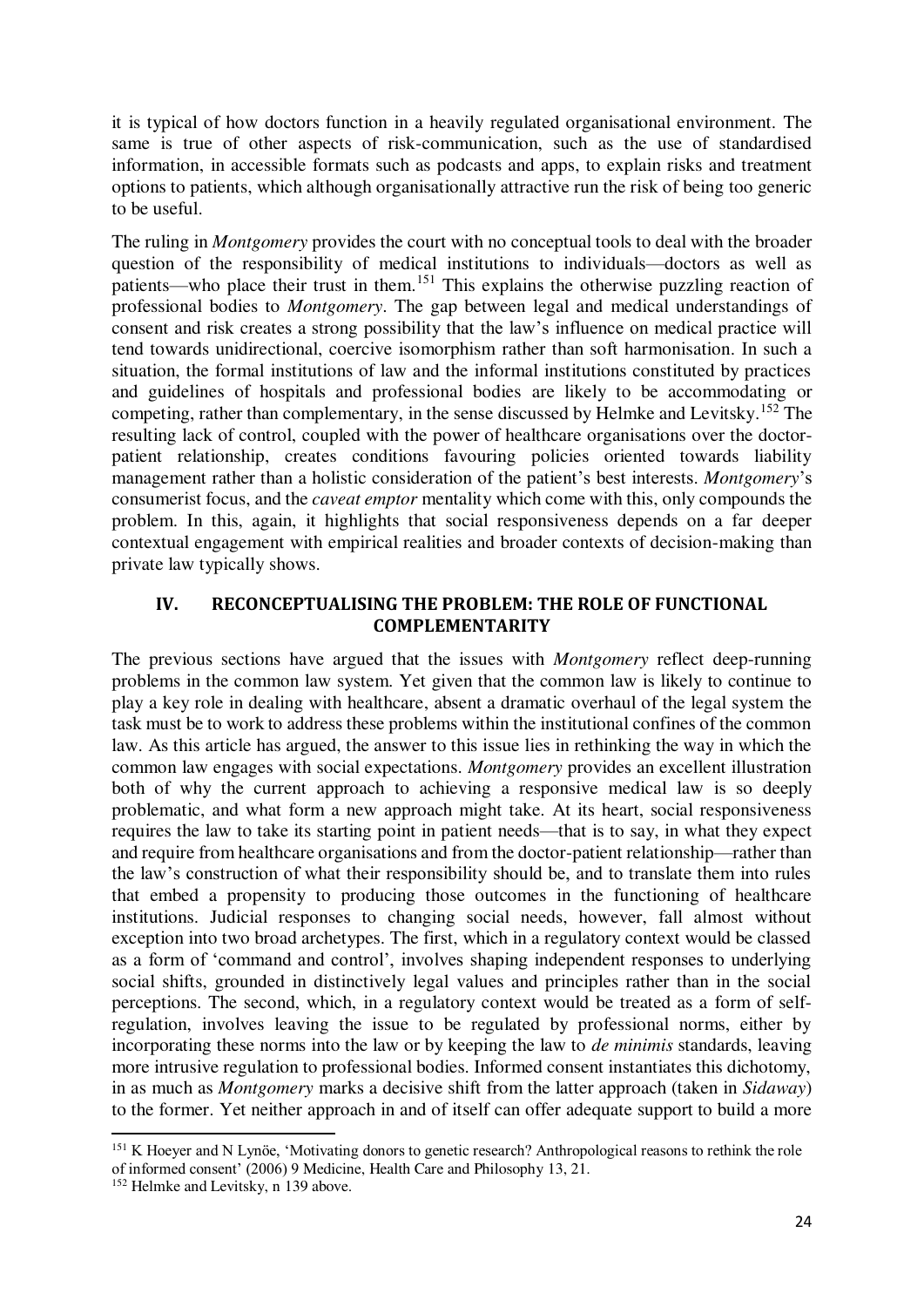responsive medical law. Both approaches suffer from a shared underlying weakness inherent in seeking off-the-shelf solutions from the law's existing stock of concepts and frameworks namely, that the law will create norms that are neither adequate nor effective at dealing with the underlying issues.

From this perspective, the issues we have identified with *Montgomery* are a consequence of the fact that despite its attempt to mirror professional norms articulated by the GMC, *Montgomery* remains embedded within a 'command and control' approach. Professional norms, in this approach, only have utility to the extent that they are transposed into the law; yet once transposed into the law, they become legal norms for the law to develop and apply, detached from the relevant profession. The high degree of juridification this produces is the cause of the issues we have discussed in this article. As we have shown, *Montgomery*'s emphasis on autonomy, its espousal of a consumerist model of the doctor-patient relationship, and the lack of consideration given to the institutional influences on doctor-patient interaction limit the extent of protection it gives patients as well as its ability to exert a positive influence on clinical practice. Each of these failings is a consequence of the legal misinterpretation of a professional norm. Yet, whilst such a high degree of juridification is problematic, so too is a high degree of de-juridification, as the experience of *Sidaway*'s attempt at permissive selfregulation demonstrates.

Our criticisms should not, however, be read as a rejection of *Montgomery*'s attempt to meld legal norms with professional norms nor should they be read as suggesting that the law should refrain from seeking to be socially responsive. As we have shown in the preceding sections, the difficulties with *Montgomery* arise not because the law sought to regulate medical discretion in a socially responsive way, but because it adopted rules which diverge from the normative frameworks used in medical practice while also failing to reflect the needs and priorities of patients. The issues we have pointed to in this article are problematic only if autonomy, consumerism, and risk-disclosure come to be entrenched as *the* key evaluative considerations underpinning the law, and if legal engagement with professional norms continues to be seen in terms of a dichotomy between self-regulation and command and control, rather than as an attempt to recognise and legally support the full range of considerations that underpin shared decision-making. Examining how the law might chart a path away from this position provides considerable insight not only into how the law of informed consent can be developed, but also a more general template for how tort law can more effectively seek to be responsive.

The first step on this path lies in understanding the reasons for the divergence between the *Montgomery* rule and the principle of shared decision-making underlying the GMC's guidance. The preceding section argued that the causes of this divergence lie in the challenge of transposing open-textured norms from one institutional context (in this case, medicine) to a very different institutional context (in this case, law). Because norms acquire their content and evaluative significance from the surrounding institutional context within which they are applied/adjudicated upon, their effect changes dramatically in the course of this transposition.

This problem is not unique to medical law. It applies to all cases where the law seeks to engage with social needs and expectations, and it is closely related to the phenomenon comparative lawyers term the 'transplant effect'. The transplant effect reflects the challenges posed by importing a norm from one jurisdiction to another jurisdiction with a very different institutional setting.<sup>153</sup> Its consequence is that laws reflecting the traditions or assumptions of one

<sup>&</sup>lt;sup>153</sup> TT Arvind, 'The "Transplant Effect" in Harmonization' (2010) 59 ICLO 65, 81.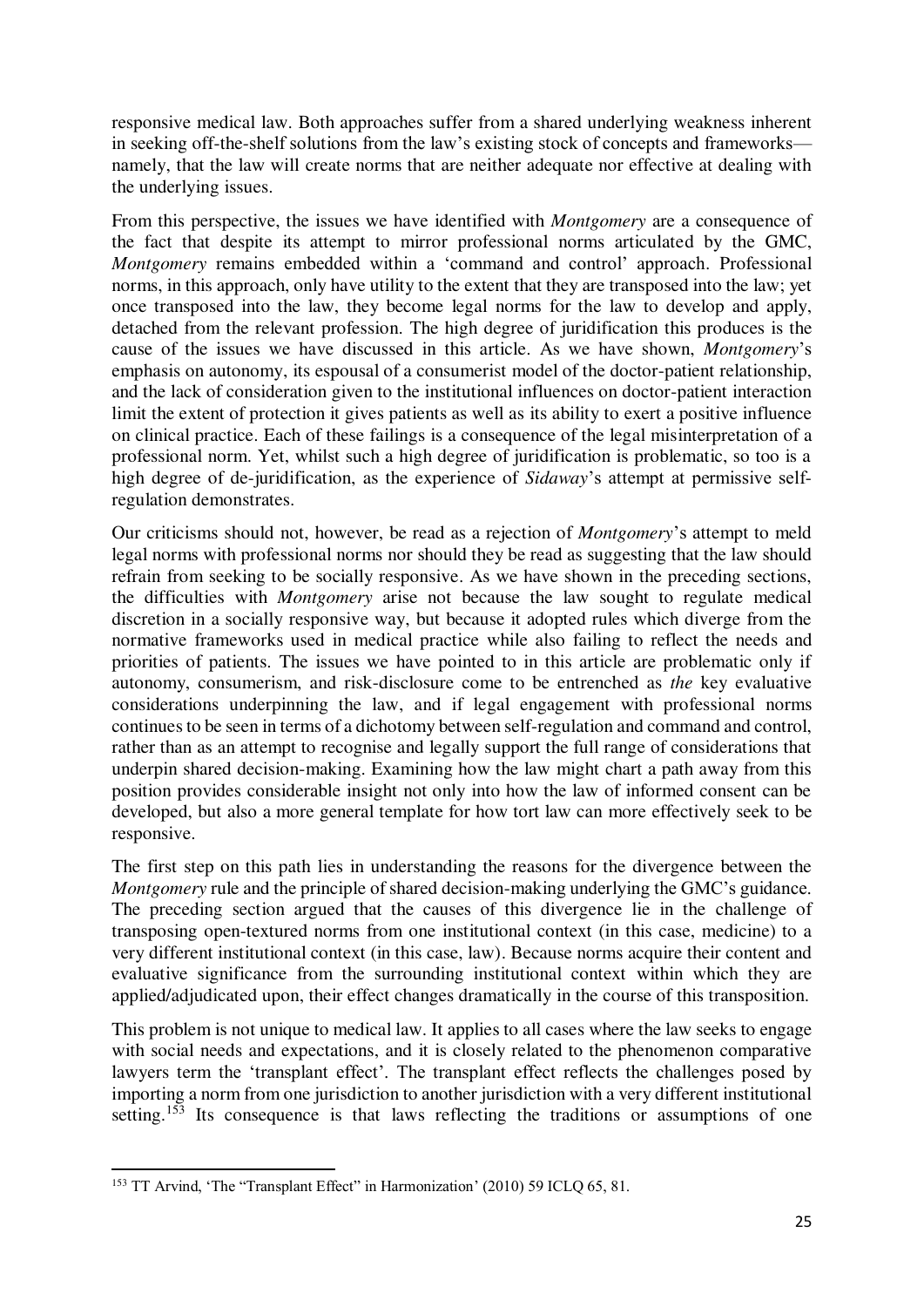jurisdiction assume a new character and effect when they are transplanted to another jurisdiction, much as a grape varietal transplanted to a different *terroir* becomes a new wine.<sup>154</sup>

Mitigating these effects requires two shifts in the way courts approach responsiveness. The first is understanding that although they are often articulated in the language of ethical philosophy, in social practice as in law, normative and ethical categories are primarily used as *heuristic* devices.<sup>155</sup> Professional codes, and social expectations more generally, are rarely based on a fully theorised philosophical understanding of the norms they embed, nor could they be. Their aim is not to embody definitive values as much as it is to achieve particular outcomes and patterns of conduct in interaction. The second is that engaging effectively with them requires not a simple transposition of the rules into law but an approach grounded in *functional* suitability and functional complementarity, in which the law draws on its own reservoir of concepts and principles to create legal rules designed to achieve outcomes which parallel or complement those that underlie the social norms in question. Law, in such an approach, is neither operating within a 'command and control' framework, nor is it relinquishing the regulatory role as thoroughly as it does in a pure 'self-regulation' framework. Instead, it seeks to work to complement other social institutions, by providing institutional capacity which these approaches do not have and by ensuring that the approaches themselves recognise and respond to social expectations in a way that reflects the value those expectations have in law (and not, for example, an attitude of condescension that is at variance with legal values).

This requires close attention to the social context of professional interaction and the social expectations which members of the public have (discussed in Sections I and II), and to the institutional framework within which the profession functions (discussed in section III). From this perspective, we can identify three gaps left by *Montgomery*, which the law now needs to focus on resolving. The first is that consent in law is radically different from consent as understood in professional medical ethics guidance; and if the law remains grounded exclusively in an autonomy-based understanding of consent, it will be inherently incapable of supporting the professional bodies' goal of embedding patient-centric shared decision-making into every context where treatment decisions are made. The second is that a test of risk grounded in materiality is not inherently suited to encouraging or facilitating the level of institutional communication necessary for law to effectively perform its hortatory function.<sup>156</sup> On the contrary, it carries a real danger of having the opposite effect. The third is the lack of engagement with the role of healthcare organisations in controlling how doctors and patients interact, and the resources available to doctors to engage effectively with shared decisionmaking.

Addressing these issues is not complicated, but will require reconceptualising the nature of the duty owed to patients. In effect, *Montgomery* was articulated too narrowly, in terms of a duty to disclose material risks. Disclosing risks, however, is only one aspect of the GMC guidance on consent. Focusing on it to the exclusion of other aspects of the guidance limits the law's ability to encourage shared decision-making and support the GMC's goal of ensuring patient participation in the process by which treatment decisions are made. If the law is to be aligned with the GMC's guidance, the courts must begin by recognising this broader context. The duty under the GMC on doctors is not simply a duty to disclose risks, but a duty to ensure and facilitate participation by patients in the process by which treatment decisions are made. And,

<sup>154</sup> ibid 66.

<sup>155</sup> TT Arvind, 'Paradigms lost or paradigms regained? Legal revolutions and the path of the law' in S. Worthington, A Robertson, and G. Virgo (eds.), *Revolution and Evolution in Private Law* (Oxford: Hart Publishing 2018) 68-71.

 $156$  Atiyah, n [69](#page-13-0) above.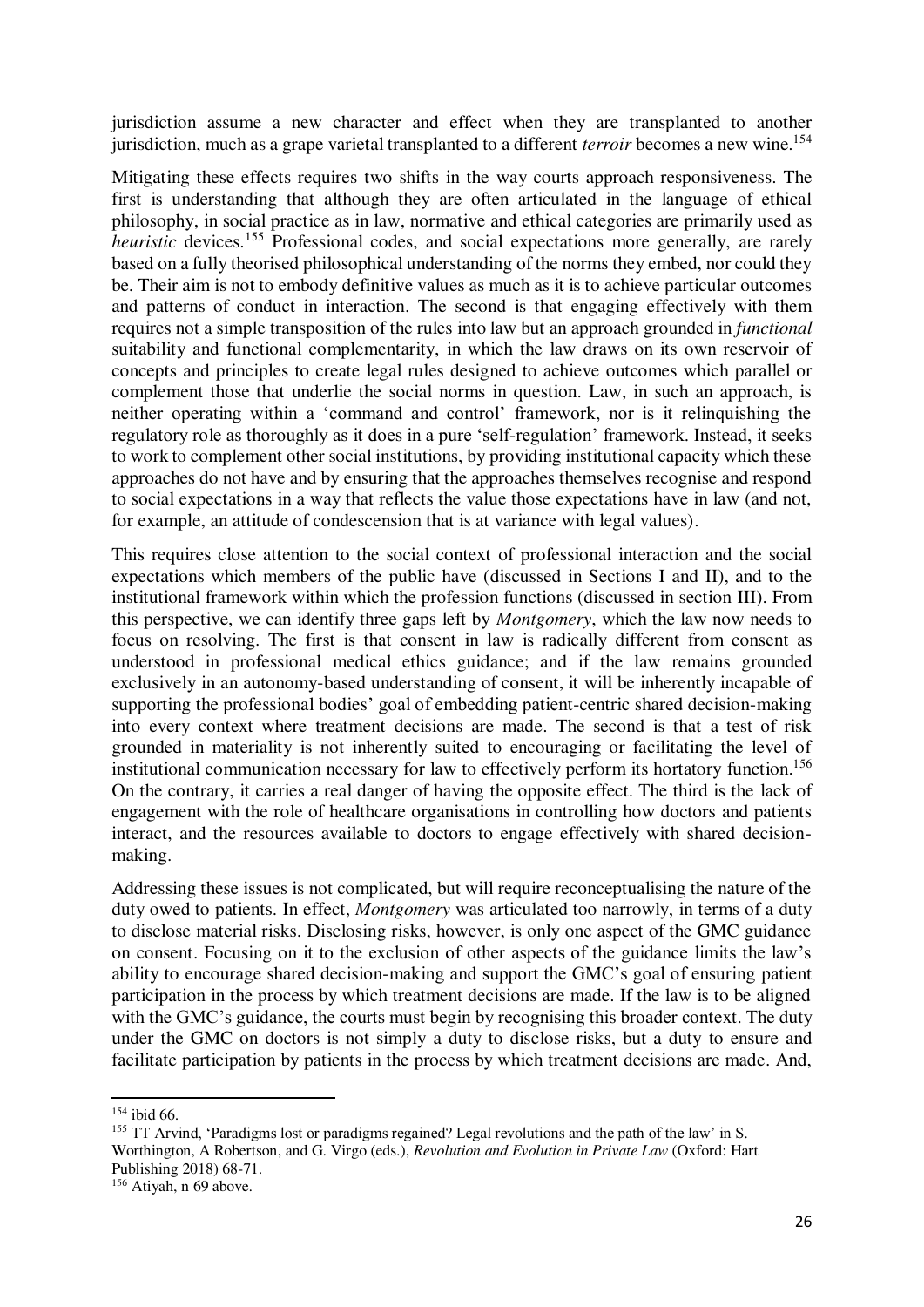to deal with the institutional issues discussed above, the duty must be imposed independently on both doctors and healthcare organisations. Above all, it must ensure that the significance of the guiding role of doctors – not just in the *provision* of information, but in the *weighing* of that information – remains at the heart of the law.

For doctors, such a duty will require them to engage fully in the patient-centred, partnershiporiented process envisaged by shared decision-making. Their duty will not be discharged by simply disclosing material risks. Instead, it will extend to assessing whether they worked with the patient to explore the patient's values and goals, identify the ones most salient to the treatment decision, and advise the patient on the extent to which different options reflect those values and goals. The focus will, accordingly, be where it belongs from the patient's point of view—on the actual role their values and goals play in the final decision, the degree of respect and consideration given to those values, and the extent to which the doctor treats decisionmaking as a two-way process governed by the patient's values and the doctor's technical expertise.

For healthcare organisations, such a duty will require them to orient their policies, procedures, and structures to facilitate participation, rather than merely seeking to manage operational risks. Assessing their compliance with this duty will entail looking at the facilities they provide to doctors, including physical facilities as well as training and time, and the organisational culture created by their rules and policies. Critically, grounding the duty in private law will avoid the problem, much discussed in the literature, of judges deferring to resource allocation decisions made by healthcare bodies.<sup>157</sup> Such deference is a characteristic of judicial review, not private law.

There are several reasons why such a reconceptualisation is necessary. Firstly, the binary nature of consent is deeply entrenched in private law—arguably, too deeply to permit incorporating the more nuanced participation-based significance it has come to have in medical ethics. From the perspective of ensuring functional complementarity, the law can only recognise the significance of participation if it moves away from the terminology of consent to a conceptual framework that permits it to evaluate patients' involvement, and to do so as a matter of degree rather than presence or absence. Participation as a concept does this; risk-disclosure, consumerist autonomy, and consent do not.

Secondly, a duty to facilitate participation is also normatively richer than a mere duty to disclose material risks when obtaining consent, and gives more room to incorporate the broader range of normative considerations that underpin shared decision-making. A duty conceptualised in terms of participation is inherently capable of assessing both intentionality and voluntariness in the sense discussed in section II, <sup>158</sup> and to draw on the broader normative considerations of dignity, integrity, and trust identified by Brännmark as central to shared decision-making when assessing the adequacy of participation.<sup>159</sup> Of its nature, therefore, it is far less vulnerable to the consumerism that has had unfortunate consequences in the post-*Montgomery* case law; and it provides a better basis for institutional dialogue than a test of material risk, because it maps far more closely onto the evaluative considerations that actually underlie shared decision-making than the concept of material risk does. Grounding the duty in participation rather than disclosure also avoids the unfortunate issues in proving causation that, in both Australian law and post-Montgomery cases, have led to the law being inherently

<sup>&</sup>lt;sup>157</sup> K Syrett, Law, Legitimacy and the Rationing of Health Care (Cambridge: Cambridge University Press, 2007).

<sup>158</sup> Brody, n [48](#page-8-3) above.

<sup>159</sup> Brännmark, [n 84](#page-15-0) above.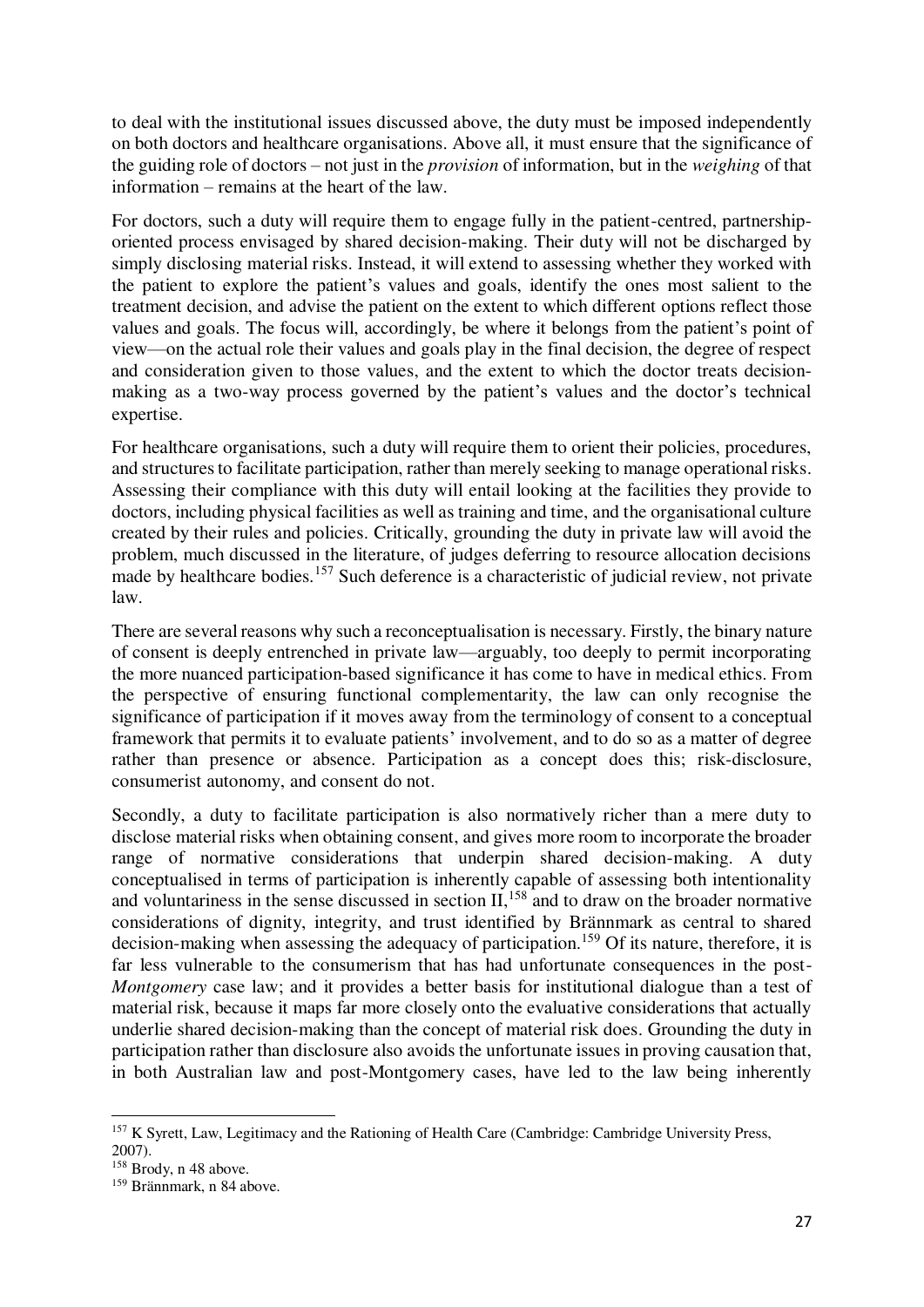predisposed to giving a higher degree of protection to assertive patients than to more vulnerable patients.<sup>160</sup>

Thirdly, shared decision-making views the interaction between doctors and patients as a *collaborative* endeavour. An approach grounded in risk-disclosure does not. Relational theorists of private law have long pointed out the difficulties in reading an 'ethic of care' into risk-based understandings of duties of care for precisely this reason.<sup>161</sup> Yet a collaborative relationship is fundamental to shared decision-making, and a broadened duty will therefore provide a far better degree of support for it than a narrower duty to disclose does.

Such a reconceptualisation will represent an incremental development of *Montgomery* rather than a radical departure. A fundamental aspect of common law incrementalism is the ability to retheorise a precedent as setting out a specific instance of a broader general rule. In *Montgomery*, the failure to disclose the risk of shoulder dystocia was simply the most salient breach of the duty to ensure and facilitate participation. The fact that *Montgomery* was articulated in terms of a duty to disclose material risks is not, therefore, in any way incompatible with the broader duty we propose. Such a duty would subsume and extend the duty in *Montgomery*, rather than abrogate it.

Similarly, a duty to facilitate participation is not any more incompatible with the structure of the tort of negligence than *Montgomery* itself. The doctrinal structure of the rule in *Montgomery* is already distinctive within negligence. It is foundational to negligence that the standard of care is set with reference to a reasonable person in the position of the *defendant*. *Montgomery* breaks fundamentally with this structure by setting the standard of care with reference to a reasonable person in the position of the *claimant*. *Montgomery* also departs from the ordinary structure of negligence by grounding the duty of care in the patient's legal rights. As even the most ardently rights-based theorists of tort law acknowledge, rights are usually of no more than peripheral importance to negligence.

This divergence is arguably necessary. In assisting with treatment decisions, doctors are operating at a higher level of epistemic uncertainty than other types of professional activities. A civil engineer or a chartered accountant can deal with the majority of risks by acting with due care and skill. There are few unforeseeable and untameable risks. This is not true of medical treatment. It is often impossible to prevent risks from eventuating, and it is difficult to be certain about the nature of the harm that will result if they do eventuate. This uncertainty makes a *sui generis* approach to duties and standards of care necessary, as *Montgomery* has already realised. Reconceptualising the duty as one to ensure and facilitate participation does not materially increase the divergence that already exists between informed consent and the rest of the tort of negligence.

Moreover, the approach of functional suitability is not restricted to informed consent. As we have discussed above, the problems posed by *Montgomery* are simply one instance of the growing disquiet in medical law about the impact of the judicial espousal of an approach grounded almost exclusively in patient rights and the prioritisation of autonomy. The approach we have identified in this article offers an alternative way of dealing with the challenges posed by modern healthcare which, by directly engaging with the normative underpinnings of the social expectations in question and placing them in dialogue with legal norms, represents a

<sup>160</sup> See the discussion in Section II above.

<sup>161</sup> J Steele, 'Duty of Care and Ethic of Care: Irreconcilable Difference?' in J Richardson & E Rackley (eds), Feminist Perspectives on Tort Law (Abingdon: Routledge, 2012).